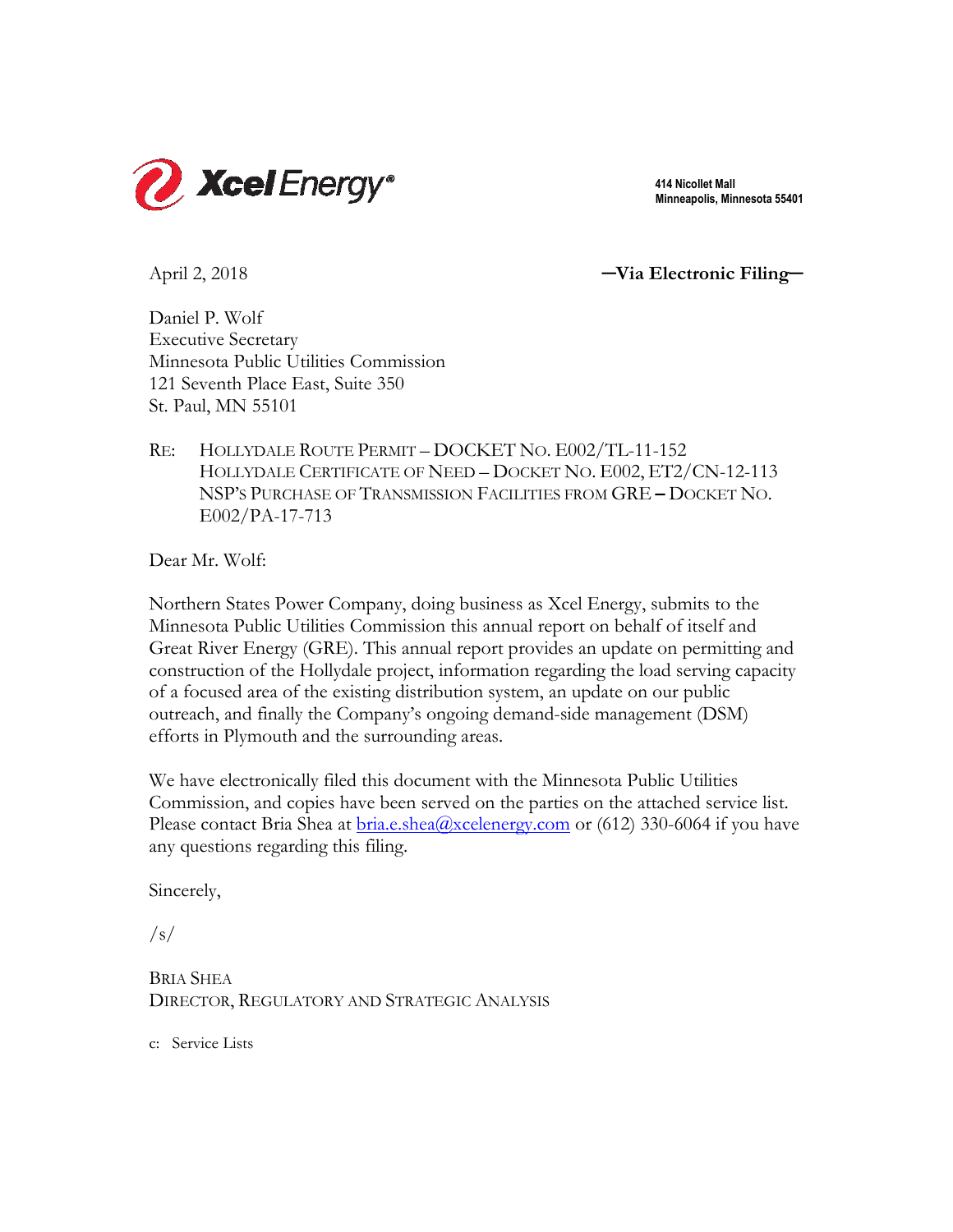## STATE OF MINNESOTA BEFORE THE MINNESOTA PUBLIC UTILITIES COMMISSION

Nancy Lange Dan Lipschultz Matthew Schuerger Katie J. Sieben John Tuma

IN THE MATTER OF THE APPLICATION OF DOCKET NO. E002/TL-11-152 NORTHERN STATES POWER COMPANY, A DOCKET NO. E002,ET2/CN-12-113 MINNESOTA CORPORATION, AND GREAT OAH DOCKET NO. 8-2500-23147-2 RIVER ENERGY, A NOT-FOR-PROFIT COOPERATIVE, FOR A ROUTH PERMIT FOR **COMPLIANCE FILING** THE HOLLYDALE 115KV TRANSMISSION LINE PROJECT IN THE CITIES OF PLYMOUTH AND MEDINA, HENNEPIN COUNTY, MINNESOTA

Chair Commissioner Commissioner Commissioner Commissioner

IN THE MATTER OF THE APPLICATION FOR A CERTIFICATE OF NEED FOR THE HOLLYDALE 115 KV TRANSMISSION LINE PROJECT IN THE CITIES OF PLYMOUTH AND MEDINA

 $\overline{a}$ 

#### **INTRODUCTION**

Northern States Power Company, doing business as Xcel Energy, submits this compliance filing in accordance with the Minnesota Public Utilities Commission's January 27, 2017 order in the above-referenced dockets in which the Commission approved the Company's request to move from quarterly to annual compliance filings; and in accordance with the Commission's May 12, 2014 order in the above-referenced dockets on behalf of itself and Great River Energy (GRE). The 2014 Order granted Xcel Energy and GRE's petition to withdraw applications for a certificate of need and route permit for the Hollydale 115 kV Transmission Project.<sup>1</sup> In addition to granting these withdrawals, the Order also acknowledged the need to address the existing electrical reliability issues in the Plymouth and Medina areas. In this compliance

<sup>&</sup>lt;sup>1</sup> As proposed the Hollydale Project sought to rebuild approximately eight miles of existing 69 kV transmission line to 115 kV capacity, construct approximately 0.8 miles of new 115 kV transmission line, construct a new 115 kV substation, and install associated equipment in the cities of Plymouth and Medina (Hollydale Project). The Hollydale Project was proposed to address capacity deficiencies on the existing distribution system and to alleviate low conditions on the transmission system when certain facilities are out-of-service.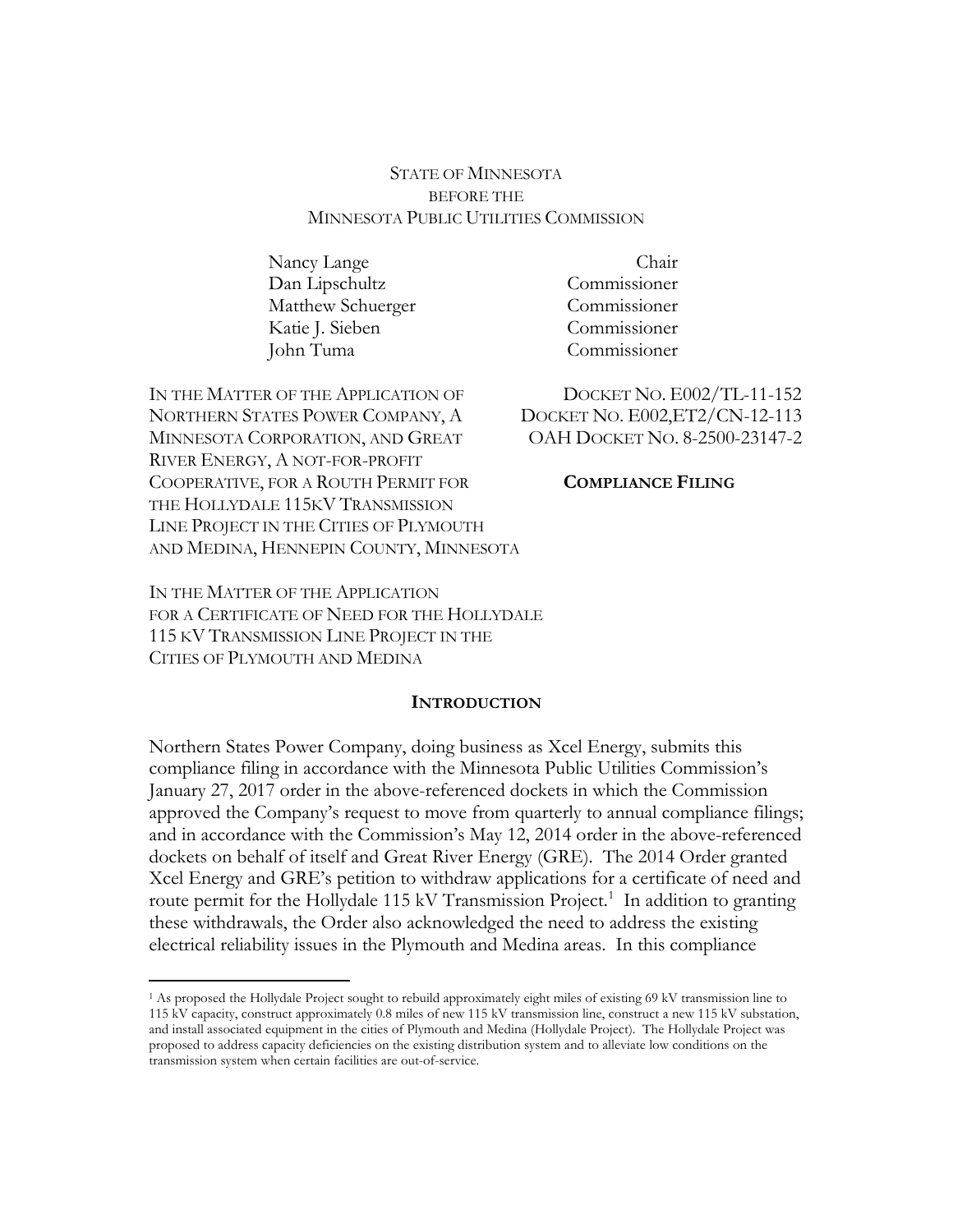filing, Xcel Energy provides an update on the permitting and construction of the Hollydale project, as well as the Company's ongoing demand-side management (DSM) efforts in Plymouth and the surrounding areas.

## **UPDATE ON PERMITTING AND CONSTRUCTION OF THE HOLLYDALE PROJECT**

As described in previous compliance filings, in early 2017, the Company proposed an alternative, known as Alternative C, to meet the existing and future electrical needs in the project area. Alternative C consists of the following upgrades: (1) re-energizing the Hollydale-Pomerleau Lake 69 kV line; (2) expanding the existing Hollydale Substation; (3) construction of the new Pomerlau Lake Substation; (4) extending the existing 69 kV line 0.5 mile to the new Pomerleau Lake Substation; (5) building three new 13.8 kV feeders from the Hollydale substation; (6) extending one existing 13.8 kV feeder from Parkers Lake Substation.

In March 2017, the Plymouth City Council approved Xcel Energy's permit to construct the new Pomerleau Lake Substation and the short 69 kV connection from the existing 69 kV line to this new substation. In April 2017, the Plymouth City Council approved a land sale to Xcel Energy for the parcel of land upon which the Pomerleau Lake Substation will be built. Grading, fencing, foundations, steel, and an electrical enclosure at the Pomerleau Lake Substation has been completed. Tree clearing is complete, and design for new poles around the GRE Plymouth Substation is nearing completion.

A summary of the Company's preliminary timeline for the construction of remaining elements of Alternative C is as follows:

- *Fall 2018 –* Start construction of a half-mile of new 69 kV line connecting Hollydale 69 kV line to Pomerleau Lake Substation.
- *Winter 2018 –* Estimated in-service date for the Pomerleau Lake Substation and re-energization of the 69 kV line from Hollydale to Pomerleau Lake Substation.
- *2019-2020 –* Construction of Hollydale Substation upgrades and associated distribution feeders.

On September 25, 2017, Xcel Energy and GRE executed an Asset Purchase Agreement for Xcel Energy to acquire the existing 69 kV line from GRE contingent upon regulatory approval. On September 29, 2017, Xcel Energy submitted a petition to the Commission (Docket No. E002/M-17-713) for approval to purchase the electric transmission facilities and the real property rights associated with the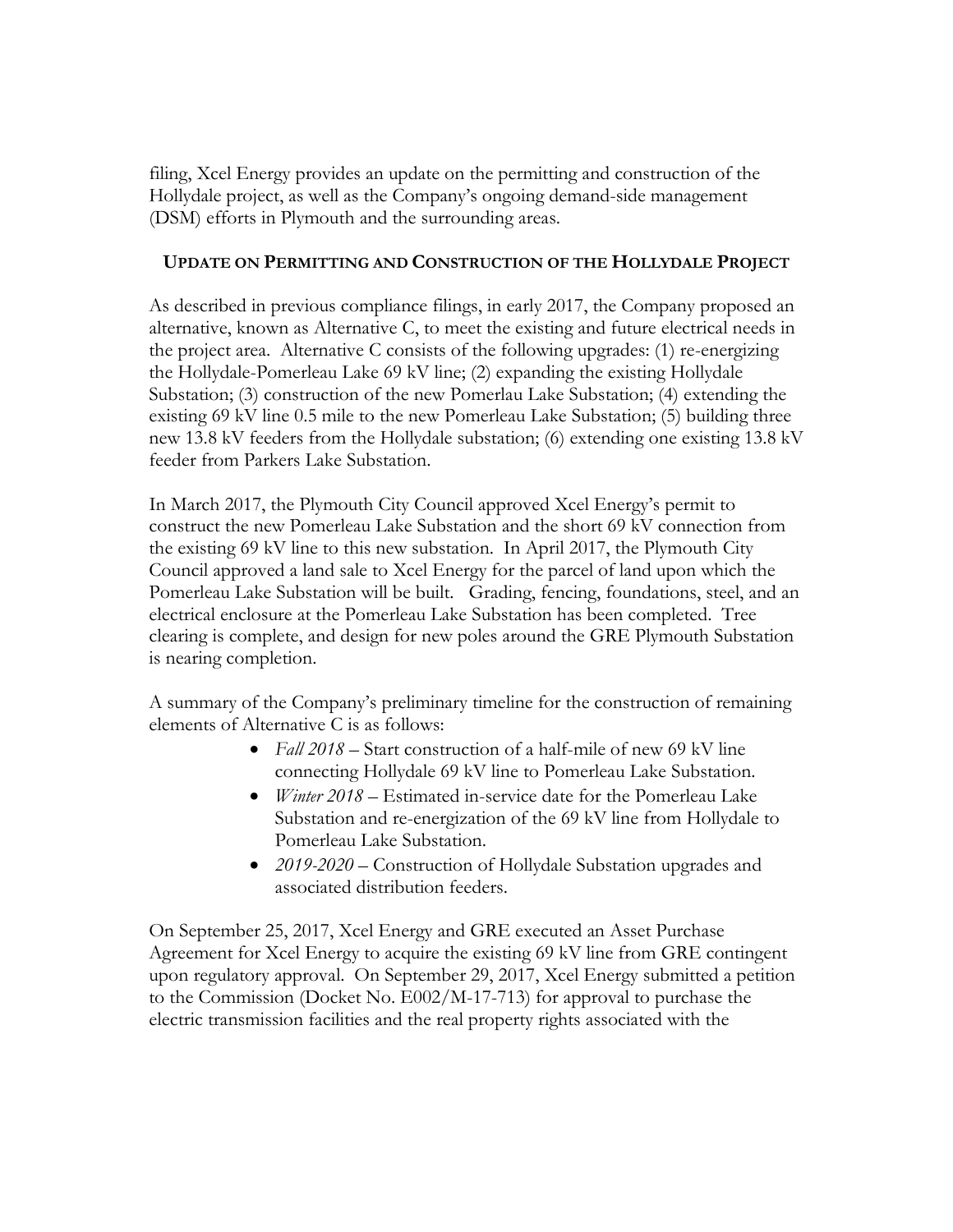Plymouth-Hollydale-Medina 69 kV line from GRE. At the time of this compliance filing, this matter is pending Commission consideration.

On September 27, 2017, the Company filed for Federal Energy Regulatory Commission (FERC) approval of asset acquisition as required under Section 203 of the Federal Power Act. FERC issued its Order Authorizing Acquisition of Jurisdictional Facilities (Docket No. EC17-194-000) on November 17, 2017. In addition, the Company will notify Midcontinent Independent Transmission Operator (MISO) of any revisions to each company's list of facilities that is posted on the MISO website upon consummation of the asset sale.

## **DISTRIBUTION FEEDER 2017 PEAK LOAD**

The Commission's Order requires information regarding the load serving capacity of the existing distribution system. In the Certificate of Need proceeding, Xcel Energy provided peak loading information for distribution feeders and transformers in the "Focused Study Area." The Focused Study Area is an approximately 24-square mile area in Plymouth that includes 13 feeder circuits that experience overload conditions.

In 2017, the distribution feeders in the Focused Study Area reached an actual noncoincident peak loading of 115 MW. In 2017, the peak loads exceeded the existing distribution systems' contingency capacity by 9 MW on the 34.5 kV transformer, by 8 MW on the 13.8 kV feeders, and by 12 MW on the 34.5 kV feeders. The two Gleason Lake 13.8 kV transformers peaked at 41 MW in 2016 and the one 34.5 kV Gleason Lake transformer peaked at 43 MW. The Focused Study Area peak loads for 2017 are lower than the previous year of 2016 and less than the historic peak year of 2012. The weather for summer 2017 was cooler than 2012 when these peak loads were recorded. In 2017, the cooling degree days for the months of June, July, and August totaled 667 compared to 2012 where the total was 941. Cooling degree days relate the day's temperature to the energy demands for air conditioning. Cooling degree days are based on a day's average temperature minus 65. For example, if the day's high temperature is 90 degrees and the day's low temperature is 70 degrees, the day's temperature average is 80 degrees. By subtracting 65 from 80 the result is 15 cooling degree days.

## **UPDATE ON PUBLIC OUTREACH**

During December 2017 and January 2018, Xcel Energy notified property owners adjacent to the Great River Energy's existing 69 kV transmission line of Xcel Energy's agreement to purchase and re-energizing the line. The letter also notified property owners that the Company would be inspecting the condition of the poles and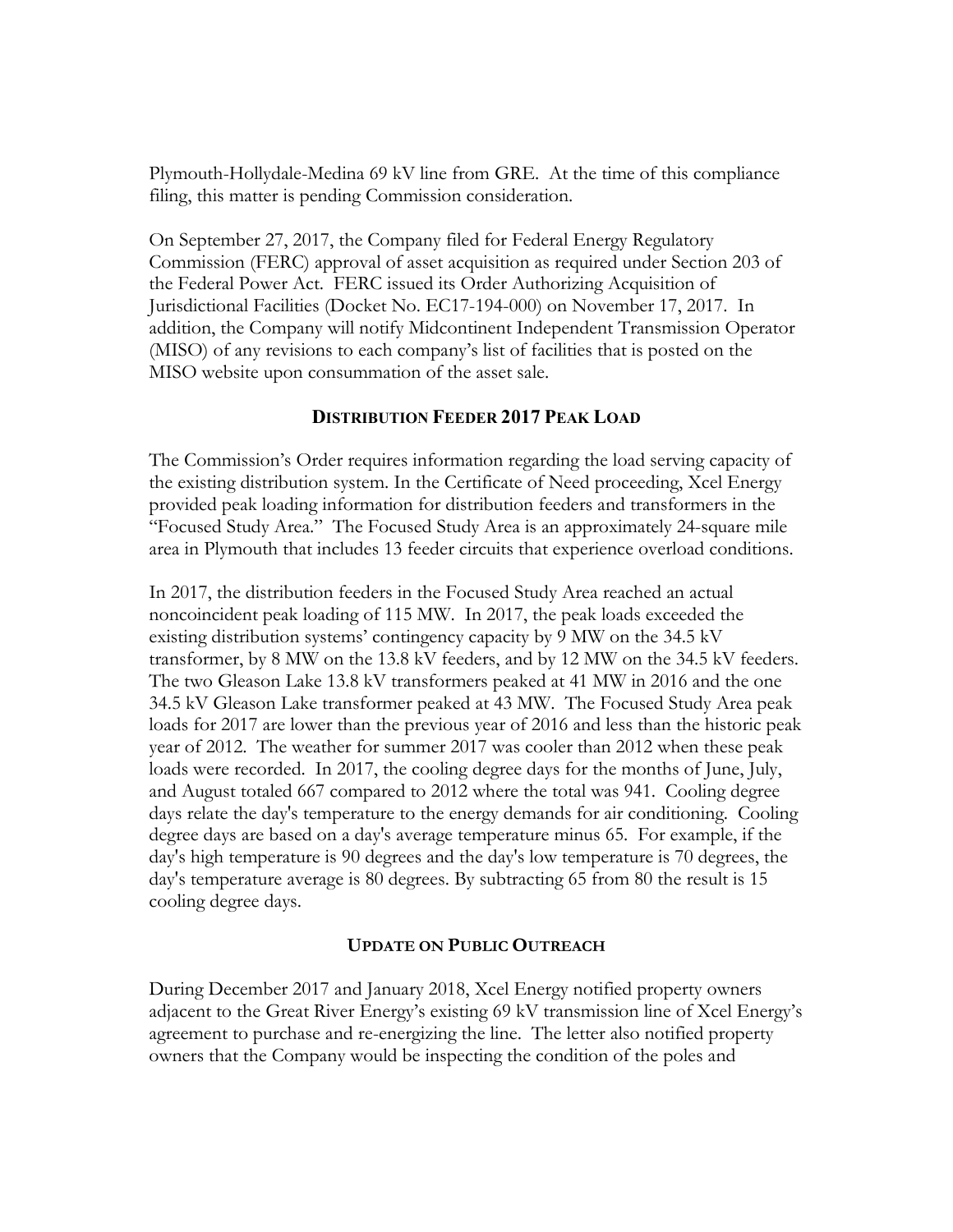conductors as well as pruning trees for the safe operation of the line when it is energized later in 2018. In many cases, the Company's crews and vegetation management contractor met with property owners prior to conducting work to discuss the scope of tree pruning.

Additional information regarding this project can be found on our website at: http://www.transmission.xcelenergy.com/Projects/Minnesota/parkers-lake-togleason-lake

## **UPDATE ON DEMAND-SIDE MANAGEMENT**

Xcel Energy has continued to expand the number of customers participating in its DSM programs. The following table lists the number of new participants in the Company's DSM programs from April 1, 2017 through February 28, 2018. These new participants are located within the Hollydale Focused Study Area, *i.e.* the customers that are served by the 13 distribution feeders that experience overload conditions.

|                 |                           |       |                       | Total \$     |
|-----------------|---------------------------|-------|-----------------------|--------------|
|                 | Participants   kW savings |       | kWh savings   Rebates |              |
| <b>Business</b> | 206                       | 2,781 | 5,873,035             | \$683,388.02 |
| Residential     | 1,503                     | 1,788 | 602,757               | \$166,955.00 |

In addition, Xcel Energy provided rebates for 47,295 energy efficient light bulbs during this same time period in the cities of Medina, Minnetonka, Plymouth, and Wayzata.

#### **CONCLUSION**

Xcel Energy appreciates the opportunity to provide this update.

Dated: April 2, 2018 Northern States Power Company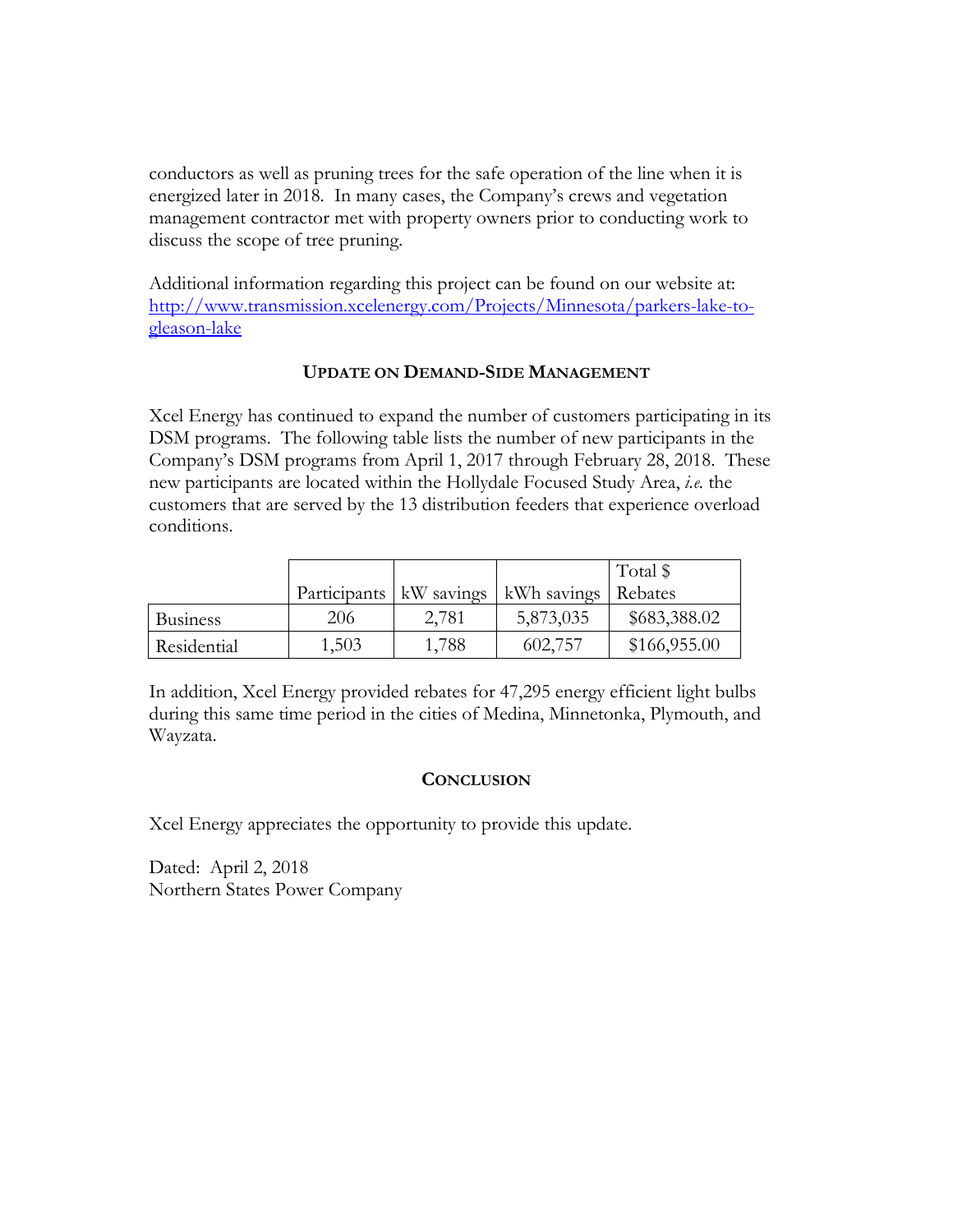#### **CERTIFICATE OF SERVICE**

I, Jim Erickson, hereby certify that I have this day served copies of the foregoing document on the attached list of persons.

- xx by depositing a true and correct copy thereof, properly enveloped with postage paid in the United States mail at Minneapolis, Minnesota
- xx electronic filing

# **Docket Nos. E002/M-17-713 E002/TL-11-152 E002/CN-12-113**

Dated this 2nd day of April 2018

\_\_\_\_\_\_\_\_\_\_\_\_\_\_\_\_\_\_\_\_\_\_\_\_\_

 $\sqrt{s/2}$ 

Jim Erickson Regulatory Administrator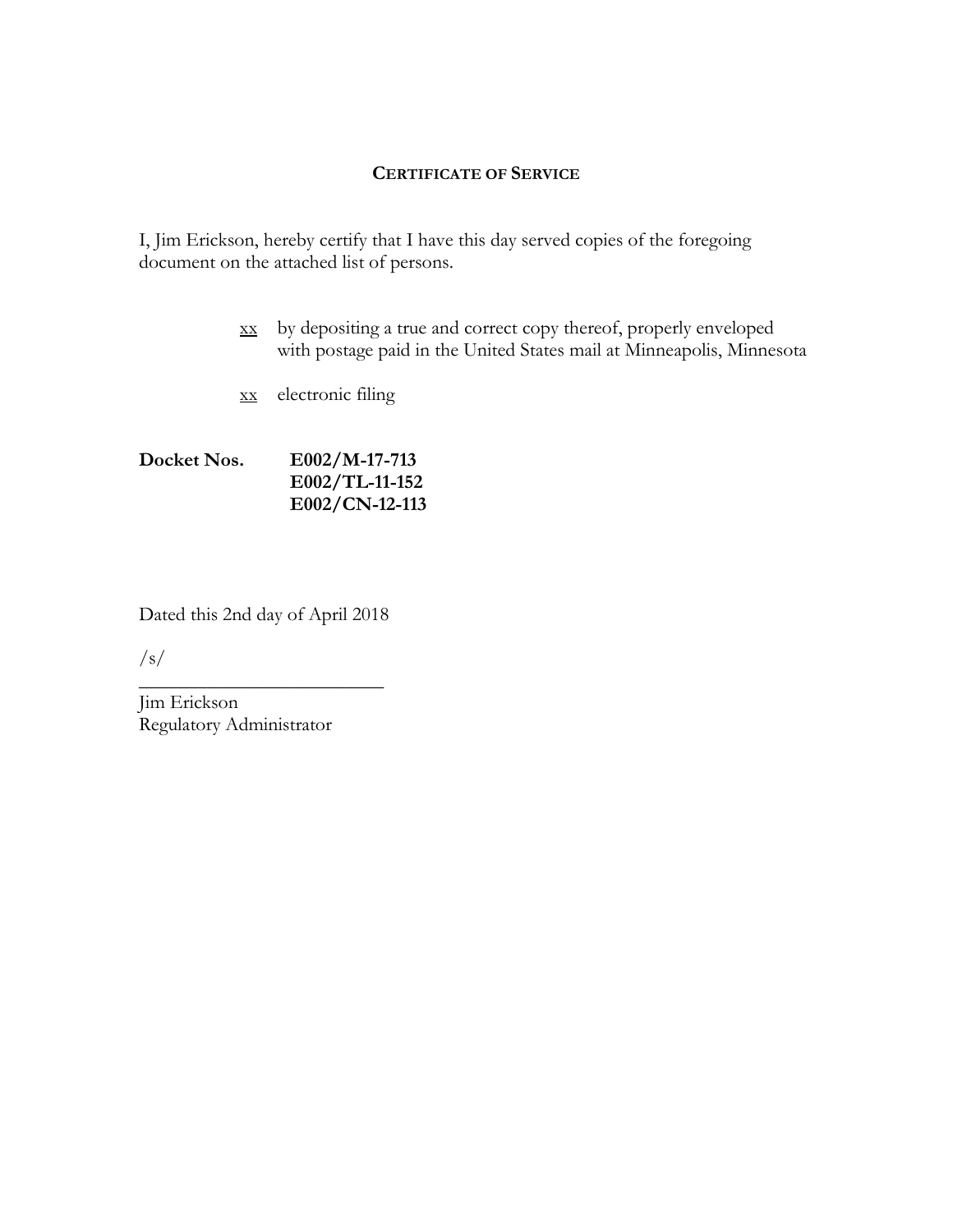| First Name     | Last Name          | Email                                    | Company Name                                 | Address                                                                    | Delivery Method    | <b>View Trade Secret</b> | Service List Name      |
|----------------|--------------------|------------------------------------------|----------------------------------------------|----------------------------------------------------------------------------|--------------------|--------------------------|------------------------|
| RaeLynn        | Asah               | raelynn.asah@xcelenergy.<br>com          | Xcel Energy Services, Inc.                   | 250 Marquette Ave<br>Transmission FL 8<br>Minneapolis,<br>MN<br>55402      | Electronic Service | $\epsilon$               | OFF_SL_11-152_Official |
| Tami           | Carpenter          | tamicarp@comcast.net                     |                                              | 16925 40th Ave N                                                           | Electronic Service | $\hat{\mathsf{z}}$       | OFF_SL_11-152_Official |
| Generic Notice | Commerce Attorneys |                                          |                                              | Plymouth,<br>MN<br>55446                                                   | Electronic Service | Yes                      | OFF_SL_11-152_Official |
|                |                    | commerce.attorneys@ag.st<br>ate.mn.us    | Office of the Attorney<br>General-DOC        | 445 Minnesota Street Suite<br>1800<br>St. Paul,<br>MN<br>55101             |                    |                          |                        |
| Carl           | Cronin             | Regulatory.records@xcele<br>nergy.com    | Xoel Energy                                  | 414 Nicollet Mall FL 7<br>Minneapolis,<br>MN<br>554011993                  | Electronic Service | ş                        | OFF_SL_11-152_Official |
| $\Xi$          | Dobson             | residential.utilities@ag.stat<br>e.mn.us | Office of the Attorney<br>General-RUD        | 1400 BRM Tower<br>445 Minnesota St<br>St. Paul,<br>MN<br>551012130         | Electronic Service | Yes                      | OFF_SL_11-152_Official |
| Sharon         | Ferguson           | sharon.ferguson@state.mn<br>.us          | Department of Commerce                       | 85 7th Place E Ste 280<br>Saint Paul,<br>MN<br>551012198                   | Electronic Service | ş                        | OFF_SL_11-152_Official |
| Valerie        | Herring            | vherring@briggs.com                      | Briggs and Morgan, P.A.                      | 0 IDS Center<br>80 S. Eighth Street<br>Minneapolis,<br>MN<br>55402<br>2200 | Electronic Service | ş                        | OFF_SL_11-152_Official |
| Linda          | Jensen             | linda.s.jensen@ag.state.m<br>n.us        | Office of the Attorney<br>General-DOC        | 1800 BRM Tower 445<br>Minnesota Street<br>551012134<br>St. Paul,<br>MN     | Electronic Service | $\epsilon$               | OFF_SL_11-152_Official |
| Scott          | Johnson            | <br>Scott.Johnson@ci.medina.<br>∙mn.us   | City of Medina                               | 2052 County Road 24<br>Medina,<br>MN<br>55340-9790                         | Electronic Service | $\epsilon$               | OFF_SL_11-152_Official |
| <b>STACY</b>   | KOTCH EGSTAD       | Stacy.Kotch@state.mn.us                  | MINNESOTA<br>DEPARTMENT OF<br>TRANSPORTATION | 395 John Ireland Blvd.<br>St. Paul,<br>MN<br>55155                         | Electronic Service | ş                        | OFF_SL_11-152_Official |
|                |                    |                                          |                                              |                                                                            |                    |                          |                        |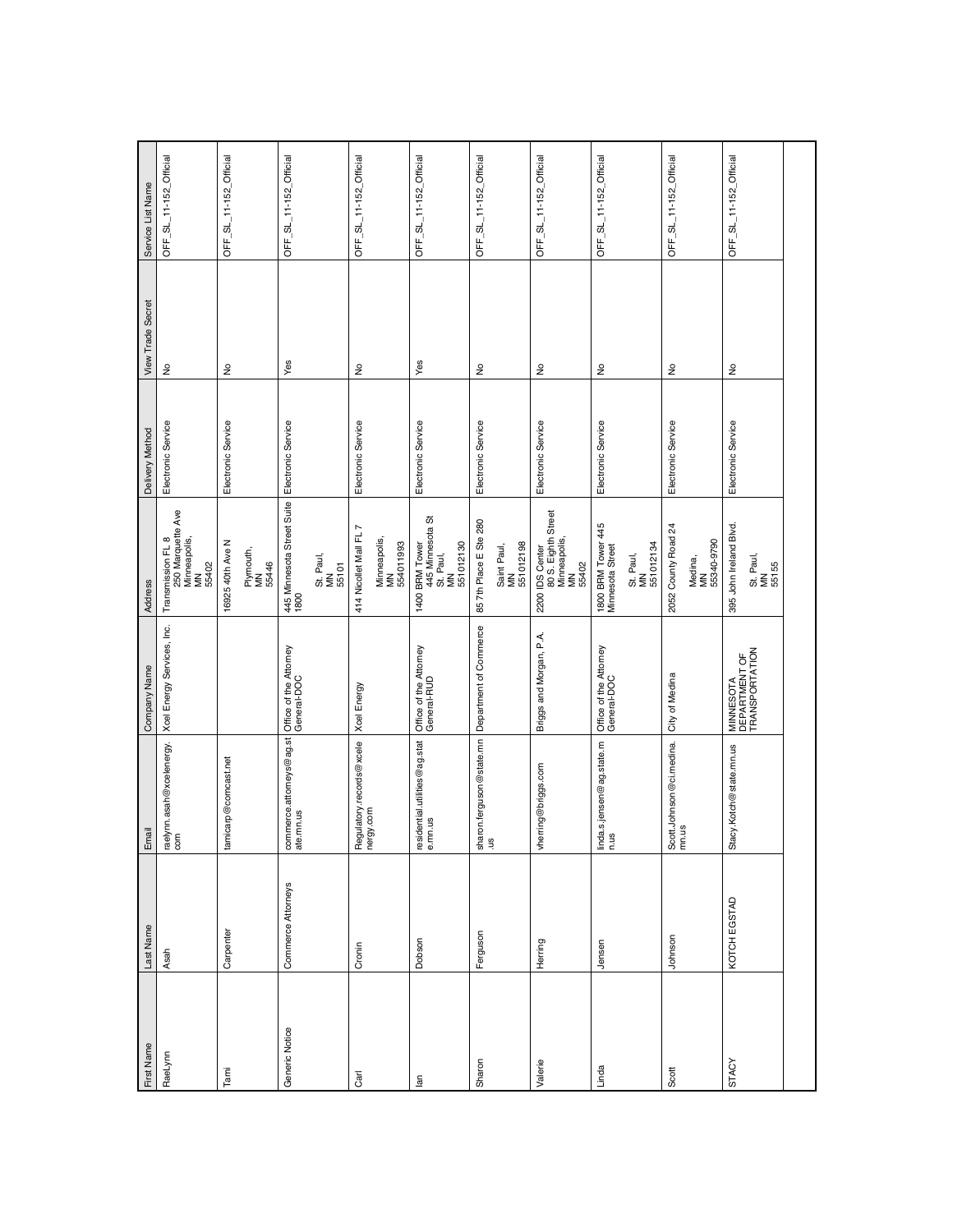| First Name | Last Name      | Email                            | Company Name                                  | <b>Address</b>                                                                                                                 | Delivery Method    | <b>View Trade Secret</b>   | Service List Name      |
|------------|----------------|----------------------------------|-----------------------------------------------|--------------------------------------------------------------------------------------------------------------------------------|--------------------|----------------------------|------------------------|
| Eric       | Lipman         | eric.lipman@state.mn.us          | Office of Administrative<br>Hearings          | 551640620<br>St. Paul,<br>MN<br>PO Box 64620                                                                                   | Electronic Service | $\stackrel{\circ}{\simeq}$ | OFF_SL_11-152_Official |
| Paula      | Maccabee       | Pmaccabee@justchangela<br>w.com  | Just Change Law Offices                       | Saint Paul,<br>MN<br>1961 Selby Ave<br>55104                                                                                   | Electronic Service | ş                          | OFF_SL_11-152_Official |
| Katherine  | McBride        | kmcbride@meagher.com             | Meagher & Geer                                | . 6th St.<br>Suite 4400<br>Minneapolis,<br>MN<br>55402<br>σj<br>ಙ                                                              | Electronic Service | ş                          | OFF_SL_11-152_Official |
| Carol A.   | Overland       | overland@legalectric.org         | Legalectric - Overland Law<br>Office          | 1110 West Avenue<br>Red Wing,<br>MN<br>55066                                                                                   | Electronic Service | $\geq$                     | OFF_SL_11-152_Official |
| Marsha     | Parlow         | mparlow@grenergy.com             | Great River Energy                            | Maple Grove,<br>MN<br>553694718<br>12300 Elm Creek<br>Boulevard                                                                | Electronic Service | $\frac{1}{2}$              | OFF_SL_11-152_Official |
| Janet      | Shaddix Elling | jshaddix@janetshaddix.co<br>m    | Shaddix And Associates                        | 7400 Lyndale Ave S Ste<br>190<br>Richfield,<br>MN<br>55423                                                                     | Electronic Service | $\frac{1}{2}$              | OFF_SL_11-152_Official |
| James M.   | Strommen       | jstrommen@kennedy-<br>graven.com | Kennedy & Graven,<br>Chartered                | $470$ U.S. Bank Plaza<br>200 South Sixth Street<br>Minneapolis,<br>54402                                                       | Electronic Service | $\frac{1}{2}$              | OFF_SL_11-152_Official |
| Karen      | Wendt          | wendt@parkerrosen.com            | Parker Rosen                                  | $\begin{array}{r}\n 3-402 \\  -3402 \\  \end{array}$<br>123 Third St<br>Ste 888<br>Minneapolis,<br>Minneapolis,<br>MN<br>55401 | Electronic Service | Ş                          | OFF_SL_11-152_Official |
| Daniel P   | Wolf           | dan.wolf@state.mn.us             | Public Utilities Commission 1217th Place East | St. Paul,<br>MN<br>551012147                                                                                                   | Electronic Service | Yes                        | OFF_SL_11-152_Official |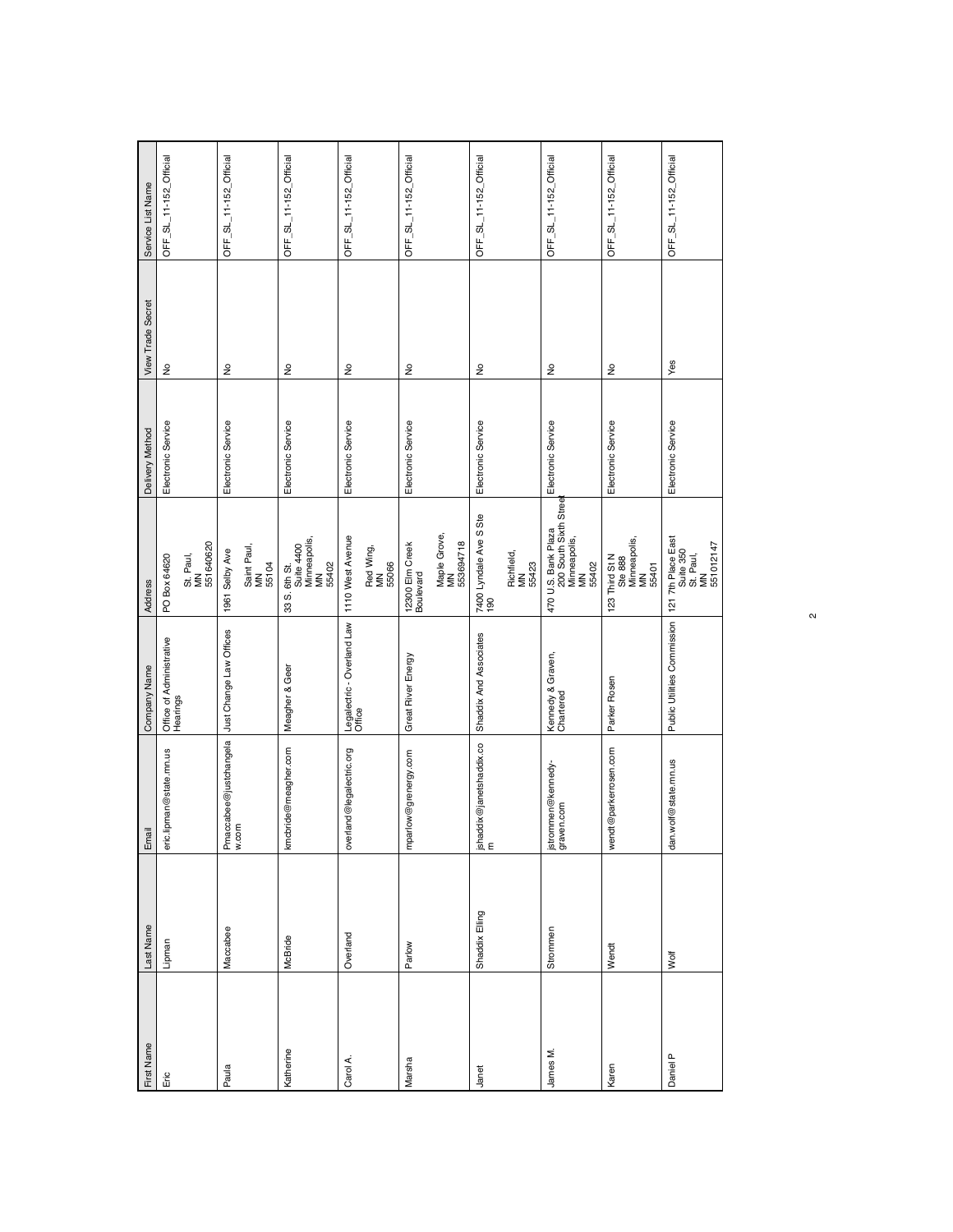| First Name     | Last Name          | Email                                           | Company Name                                                                                                                                   | Address                                                                                                                                                                         | Delivery Method    | <b>View Trade Secret</b>   | Service List Name      |
|----------------|--------------------|-------------------------------------------------|------------------------------------------------------------------------------------------------------------------------------------------------|---------------------------------------------------------------------------------------------------------------------------------------------------------------------------------|--------------------|----------------------------|------------------------|
| Paul           | Ablack             | paul.ablack@onapproach.n<br> et                 | On Approach                                                                                                                                    | 18725 37th Ave N                                                                                                                                                                | Electronic Service | $\epsilon$                 | OFF_SL_12-113_Official |
|                |                    |                                                 |                                                                                                                                                | Plymouth,<br>MN<br>55446                                                                                                                                                        |                    |                            |                        |
| Christopher    | Anderson           | canderson@allete.com                            | Minnesota Power                                                                                                                                | 30 W Superior St                                                                                                                                                                | Electronic Service | ş                          | OFF_SL_12-113_Official |
|                |                    |                                                 |                                                                                                                                                | Duluth,<br>MN<br>558022191                                                                                                                                                      |                    |                            |                        |
| RaeLynn        | Asah               | raelynn.asah@xcelenergy.<br>com                 | Xcel Energy Services, Inc.                                                                                                                     | Transmission FL 8<br>250 Marquette Ave<br>Minneapolis,<br>MN<br>55402                                                                                                           | Electronic Service | ş                          | OFF_SL_12-113_Official |
| Mara           | Ascheman           | ra.k.ascheman@xcelen<br> mara.k.as<br> ergy.com | Xcel Energy                                                                                                                                    | Б<br>414 Nicollet Mall Fl                                                                                                                                                       | Electronic Service | $\geq$                     | OFF_SL_12-113_Official |
|                |                    |                                                 |                                                                                                                                                | Minneapolis,<br>MN<br>55401                                                                                                                                                     |                    |                            |                        |
| James J.       | Bertrand           |                                                 | $\left  \frac{\text{almost}}{\text{cm}} \right $ ames.bertrand@stinson.co $\left  \frac{\text{Stinson Leonard Street LIP}}{\text{cm}} \right $ | 50 S 6th St Ste 2600                                                                                                                                                            | Electronic Service | $\stackrel{\circ}{\simeq}$ | OFF_SL_12-113_Official |
|                |                    |                                                 |                                                                                                                                                | Minneapolis,<br>MN<br>55402                                                                                                                                                     |                    |                            |                        |
| Brenda A.      | Bjorklund          | brenda.bjorklund@centerp<br>ointenergy.com      | CenterPoint Energy                                                                                                                             | 505 Nicollet Mall                                                                                                                                                               | Electronic Service | ş                          | OFF_SL_12-113_Official |
|                |                    |                                                 |                                                                                                                                                | Minneapolis,<br>MN<br>55402                                                                                                                                                     |                    |                            |                        |
| Generic Notice | Commerce Attorneys | commerce.attorneys@ag.st<br>ate.mn.us           | Office of the Attorney<br>General-DOC                                                                                                          | 445 Minnesota Street Suite<br>1800                                                                                                                                              | Electronic Service | ş                          | OFF_SL_12-113_Official |
|                |                    |                                                 |                                                                                                                                                | St. Paul,<br>MN<br>55101                                                                                                                                                        |                    |                            |                        |
| Doran          | Cote               | dcote@plymouthmn.gov                            | City of Plymouth                                                                                                                               | 3400 Plymouth Boulevard                                                                                                                                                         | Electronic Service | ş                          | OFF_SL_12-113_Official |
|                |                    |                                                 |                                                                                                                                                | Plymouth,<br>MN<br>55447                                                                                                                                                        |                    |                            |                        |
| Carl           | Cronin             | Regulatory.records@xcele<br>nergy.com           | Xcel Energy                                                                                                                                    | 414 Nicollet Mall FL 7                                                                                                                                                          | Electronic Service | ş                          | OFF_SL_12-113_Official |
|                |                    |                                                 |                                                                                                                                                | Minneapolis,<br>MN<br>554011993                                                                                                                                                 |                    |                            |                        |
| $\overline{a}$ | Dobson             | residential.utilities@ag.stat<br>e.mn.us        | Office of the Attorney<br>General-RUD                                                                                                          | $\begin{array}{ l } \hline \text{1400 BRM Tower} & \text{ \quad \quad } \\ \hline \text{445 Minnesota St} \\ \text{St. Paul,} \\ \text{MM} & \\\hline \end{array}$<br>551012130 | Electronic Service | ş                          | OFF_SL_12-113_Official |
| Barry          | Family             | barryfamily4@gmail.com                          |                                                                                                                                                | not given                                                                                                                                                                       | Electronic Service | $\frac{\circ}{\sim}$       | OFF_SL_12-113_Official |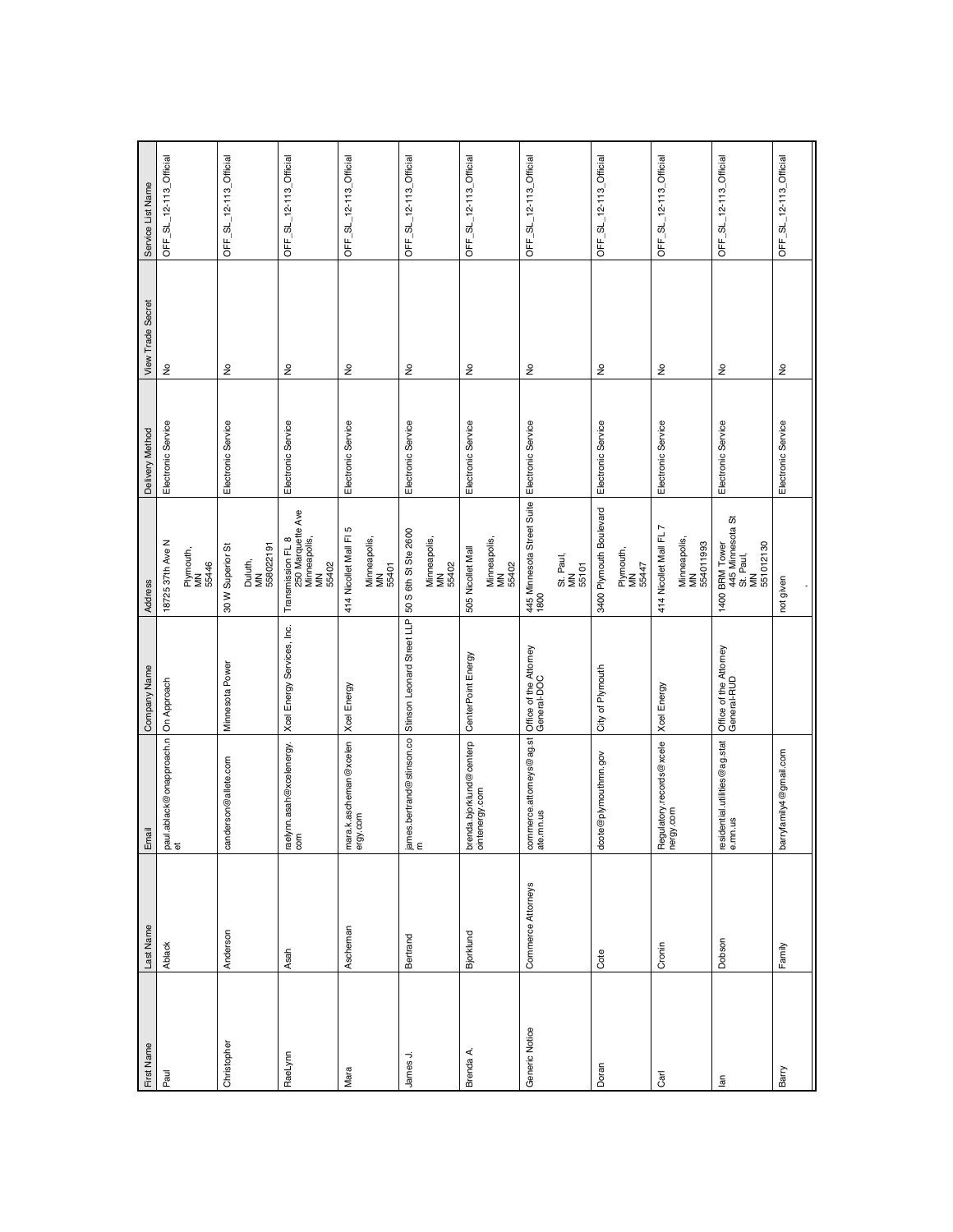| First Name | Last Name   | Email                                             | Company Name                          | Address                                                                              | Delivery Method    | <b>View Trade Secret</b>   | Service List Name      |
|------------|-------------|---------------------------------------------------|---------------------------------------|--------------------------------------------------------------------------------------|--------------------|----------------------------|------------------------|
| Annie      | Felix Gerth | annie.felix-<br>gerth@state.mn.us                 |                                       | Board of Water & Soil<br>Resources<br>520 Lafayette Rd<br>Saint Paul,<br>Maint Faul, | Electronic Service | $\epsilon$                 | OFF_SL_12-113_Official |
| Sharon     | Ferguson    |                                                   |                                       | 85 7th Place E Ste 280<br>Saint Paul,<br>MN<br>551012198                             | Electronic Service | $\frac{\circ}{\mathsf{Z}}$ | OFF_SL_12-113_Official |
| Valerie    | Herring     | vherring@briggs.com                               | Briggs and Morgan, P.A.               | 2200 IDS Center<br>80 S. Eighth Street<br>Minneapolis,<br>MN<br>55402                | Electronic Service | $\hat{z}$                  | OFF_SL_12-113_Official |
| Michael    | Hoppe       | @mtn.org<br>$\overline{123}$                      | Local Union 23, I.B.E.W.              | 932 Payne Avenue<br>St. Paul,<br>MN<br>55130                                         | Electronic Service | ş                          | OFF_SL_12-113_Official |
| Alan       | Jenkins     | aj@jenkinsatlaw.com                               | Jenkins at Law                        | 2265 Roswell Road<br>Suite 100<br>Marietta,<br>GA<br>30062                           | Electronic Service | ş                          | OFF_SL_12-113_Official |
| Linda      | Jensen      | linda.s.jensen@ag.state.m<br>n.us                 | Office of the Attorney<br>General-DOC | 1800 BRM Tower 445<br>Minnesota Street<br>St. Paul,<br>MN<br>551012134               | Electronic Service | $\frac{1}{2}$              | OFF_SL_12-113_Official |
| Scott      | Johnson     | Scott.Johnson@ci.medina.<br>mn.us                 | City of Medina                        | 2052 County Road 24<br>Medina,<br>MN<br>55340-9790                                   | Electronic Service | $\stackrel{\circ}{\simeq}$ | OFF_SL_12-113_Official |
| Richard    | Johnson     | Rick.Johnson@lawmoss.co Moss & Barnett<br>m       |                                       | 150 S. 5th Street<br>Suite 1200<br>Minneapolis,<br>MN<br>55402                       | Electronic Service | ş                          | OFF_SL_12-113_Official |
| Mark J.    | Kaufman     | mkaufman@ibewlocal949.o BEW Local Union 949<br>rg |                                       | 12908 Nicollet Avenue<br>South<br>Burnsville,<br>MN<br>55337                         | Electronic Service | $\stackrel{\circ}{\simeq}$ | OFF_SL_12-113_Official |
|            |             |                                                   |                                       |                                                                                      |                    |                            |                        |

 $\sim$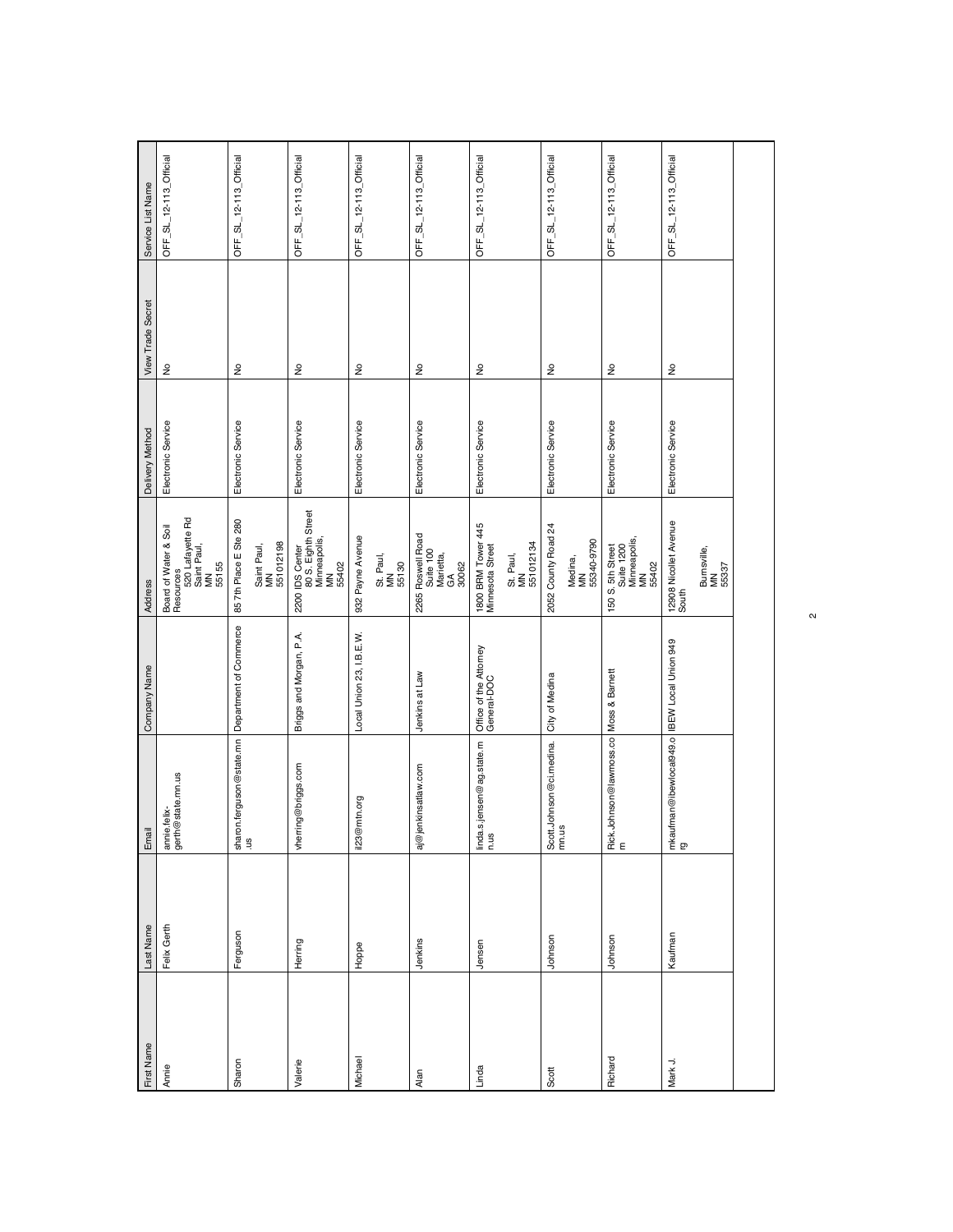| First Name | Last Name | Email                            | Company Name                         | Address                                                                    | Delivery Method    | <b>View Trade Secret</b>   | Service List Name      |
|------------|-----------|----------------------------------|--------------------------------------|----------------------------------------------------------------------------|--------------------|----------------------------|------------------------|
| Thomas     | Koehler   | TGK@IBEW160.org                  | Local Union #160, IBEW               | 2909 Anthony Ln                                                            | Electronic Service | $\epsilon$                 | OFF_SL_12-113_Official |
|            |           |                                  |                                      | St Anthony Village,<br>MN<br>55418-3238                                    |                    |                            |                        |
| Michael    | Krikava   | mkrikava@briggs.com              | Briggs And Morgan, P.A.              | 2200 IDS Center<br>80 S 8th St<br>Minneapolis,<br>MN<br>55402              | Electronic Service | ş                          | OFF_SL_12-113_Official |
| Karen      | Kromar    | karen.kromar@state.mn.us         | MN Pollution Control<br>Agency       | 520 Lafayette Rd<br>Saint Paul,<br>MN<br>55155                             | Electronic Service | $\frac{\circ}{\mathsf{Z}}$ | OFF_SL_12-113_Official |
| Douglas    | Larson    | dlarson@dakotaelectric.co<br>m   | Dakota Electric Association          | Farmington,<br>MN<br>4300 220th St W<br>55024                              | Electronic Service | $\geq$                     | OFF_SL_12-113_Official |
| Eric       | Lipman    | eric.lipman@state.mn.us          | Office of Administrative<br>Hearings | 551640620<br>St. Paul,<br>MN<br>PO Box 64620                               | Electronic Service | ş                          | OFF_SL_12-113_Official |
| Paula      | Maccabee  | Pmaccabee@justchangela<br>w.com  | Just Change Law Offices              | Saint Paul,<br>MN<br>55104<br>1961 Selby Ave                               | Electronic Service | $\frac{1}{2}$              | OFF_SL_12-113_Official |
| Pam        | Marshall  | pam@energycents.org              | Energy CENTS Coalition               | St. Paul,<br>MN<br>55106<br>823 7th St E                                   | Electronic Service | ş                          | OFF_SL_12-113_Official |
| David      | Moeller   | dmoeller@allete.com              | Minnesota Power                      | 558022093<br>30 W Superior St<br>Duluth,<br>MN                             | Electronic Service | Ş                          | OFF_SL_12-113_Official |
| David      | Niles     | david.niles@avantenergy.c<br> om | Minnesota Municipal Power<br>Agency  | 220 South Sixth Street<br>Minneapolis,<br>Minnesota<br>55402<br>Suite 1300 | Electronic Service | $\epsilon$                 | OFF_SL_12-113_Official |
| Carol A.   | Overland  | overland@legalectric.org         | Legalectric - Overland Law<br>Office | 1110 West Avenue<br>Red Wing,<br>MN<br>55066                               | Electronic Service | $\frac{1}{2}$              | OFF_SL_12-113_Official |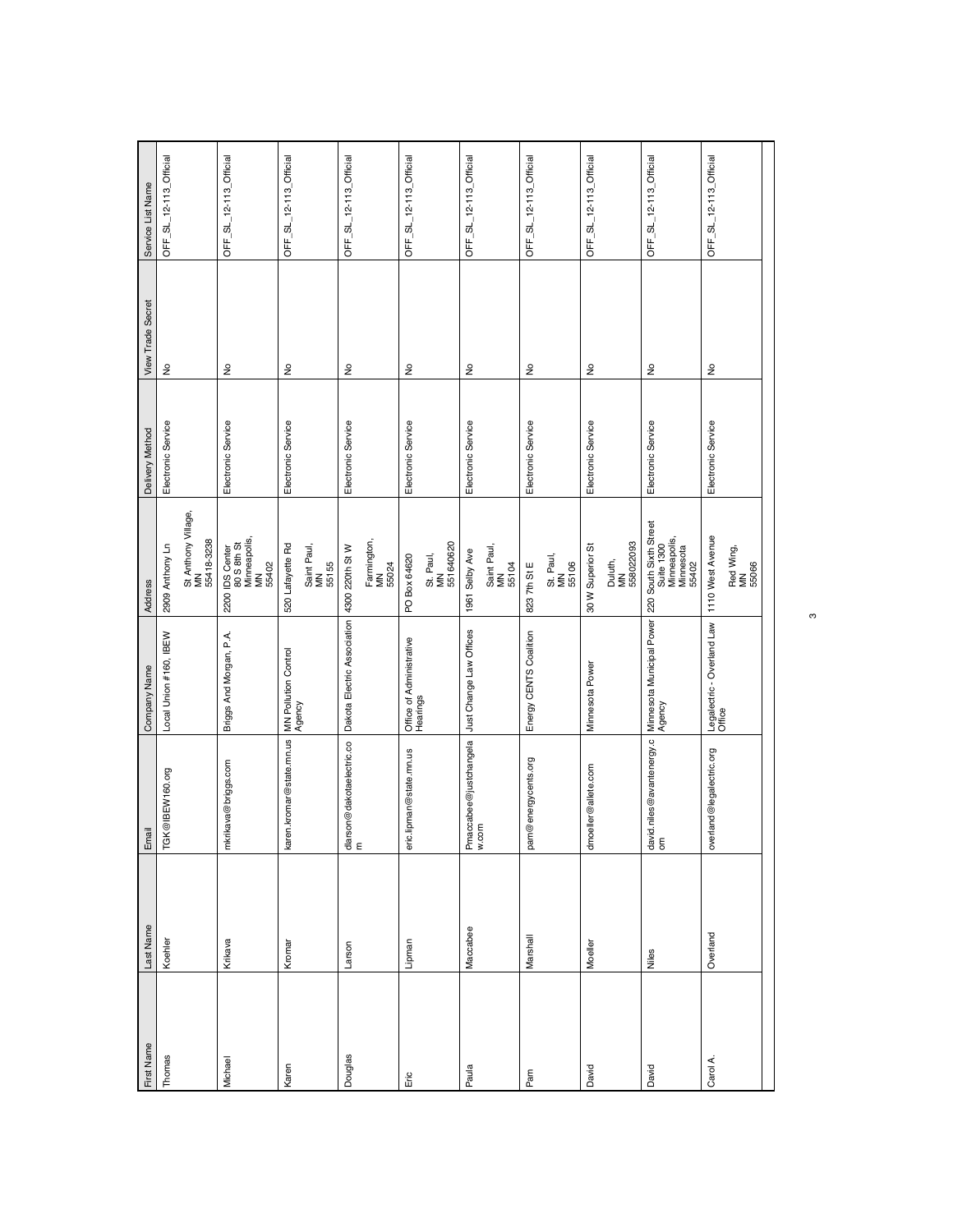| First Name | Last Name  | Email                                                     | Company Name                    | Address                                                                           | Delivery Method    | <b>View Trade Secret</b>   | Service List Name      |
|------------|------------|-----------------------------------------------------------|---------------------------------|-----------------------------------------------------------------------------------|--------------------|----------------------------|------------------------|
| Marsha     | Parlow     | mparlow@grenergy.com                                      | Great River Energy              | 12300 Elm Creek<br>Boulevard                                                      | Electronic Service | $\epsilon$                 | OFF_SL_12-113_Official |
|            |            |                                                           |                                 | Maple Grove,<br>MN<br>553694718                                                   |                    |                            |                        |
| Bob        | Patton     | bob.patton@state.mn.us                                    | MN Department of<br>Agriculture | Saint Paul,<br>MN<br>55155-2538<br>625 Robert St N                                | Electronic Service | $\hat{\mathsf{z}}$         | OFF_SL_12-113_Official |
| Richard    | Savelkoul  | Irsavelkoul@martinsquires.c Martin & Squires, P.A.<br>Iom |                                 | 332 Minnesota Street Ste<br>W2750<br>St. Paul,<br>MN<br>55101                     | Electronic Service | ş                          | OFF_SL_12-113_Official |
| Ken        | Smith      | ken.smith@districtenergy.c<br>om                          | District Energy St. Paul Inc.   | 76 W Kellogg Blvd<br>St. Paul,<br>MN<br>55102                                     | Electronic Service | $\geq$                     | OFF_SL_12-113_Official |
| Byron E.   | Starns     | byron.starns@stinson.com                                  | Stinson Leonard Street LLP      | 50 S 6th St Ste 2600<br>Minneapolis,<br>MN<br>55402                               | Electronic Service | $\frac{\circ}{\sim}$       | OFF_SL_12-113_Official |
| Donna      | Stephenson | dstephenson@grenergy.co<br>m                              | Great River Energy              | Maple Grove,<br>MN<br>55369<br>12300 Elm Creek<br>Boulevard                       | Electronic Service | $\stackrel{\circ}{\simeq}$ | OFF_SL_12-113_Official |
| James M.   | Strommen   | jstrommen@kennedy-<br>graven.com                          | Kennedy & Graven,<br>Chartered  | 470 U.S. Bank Plaza<br>200 South Sixth Street<br>Minneapolis,<br>55402            | Electronic Service | $\frac{\circ}{\mathsf{Z}}$ | OFF_SL_12-113_Official |
| Eric       | Swanson    | eswanson@winthrop.com                                     | Winthrop & Weinstine            | 225 S 6th St Ste 3500<br>Capella Tower<br>Minneapolis,<br>MN<br>554024629         | Electronic Service | $\geq$                     | OFF_SL_12-113_Official |
| Lisa       | Veith      | veith@ci.stpaul.mn.us<br>lisa                             | City of St. Paul                | 400 City Hall and<br>Courthouse<br>15 West Kellogg Blvd.<br>Ni, Paul,<br>Mi S5102 | Electronic Service | $\frac{\circ}{\mathsf{Z}}$ | OFF_SL_12-113_Official |
|            |            |                                                           |                                 |                                                                                   |                    |                            |                        |

4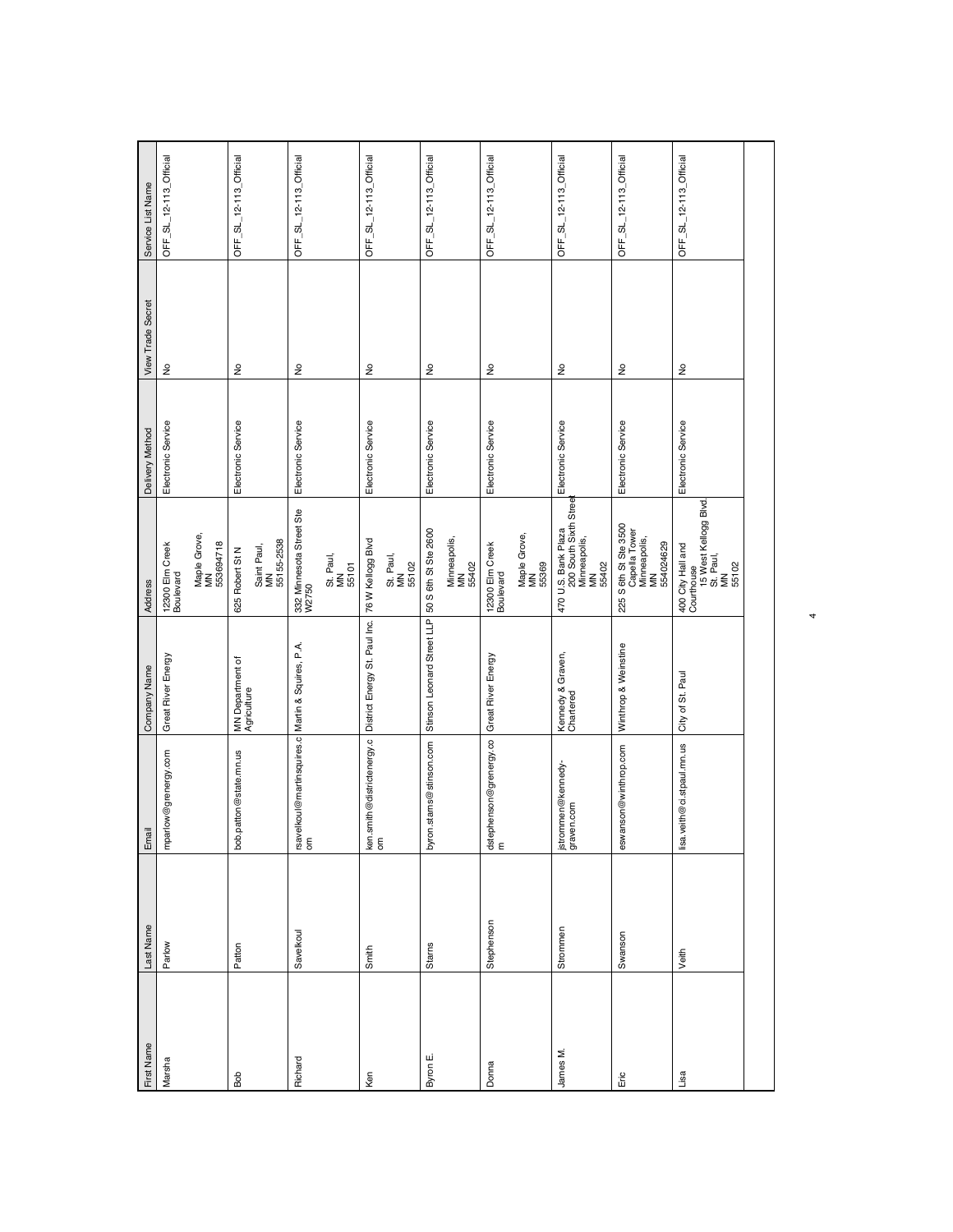| <b>Irst Name</b> | Last Name | Email                  | <b>Sompany Name</b>                            | Address                | Delivery Method   | View Trade Secret | Service List Name      |
|------------------|-----------|------------------------|------------------------------------------------|------------------------|-------------------|-------------------|------------------------|
| aniel            | ţ         | wolf@state.mn.us<br>రే | olic Utilities Commission   121 7th Place East | Suite 350<br>St. Paul, | lectronic Service | yes               | OFF_SL_12-113_Official |
|                  |           |                        |                                                | 551012147              |                   |                   |                        |

ഗ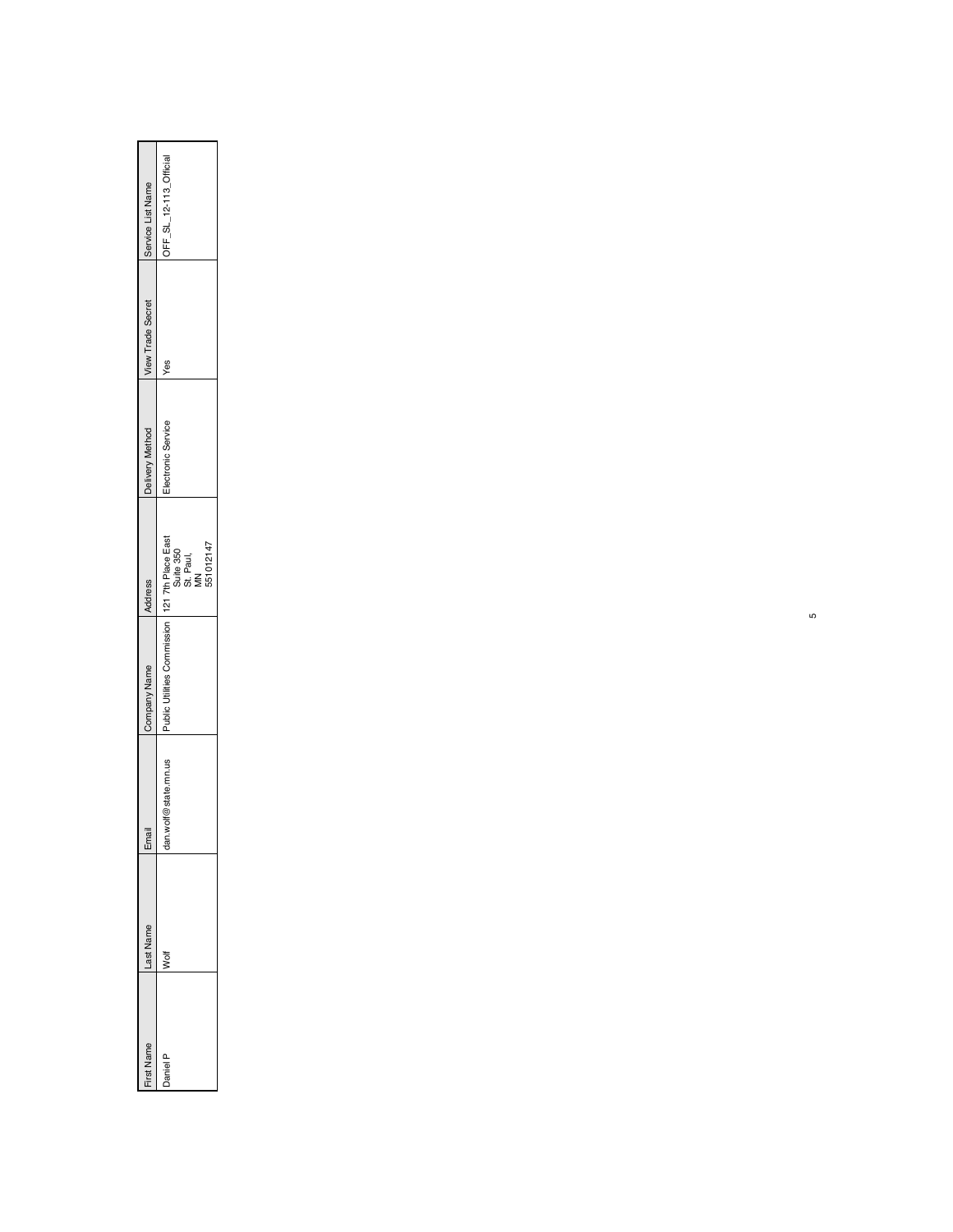| First Name  | Last Name | Email                                                       | Company Name                          | Address                                                                    | Delivery Method    | <b>View Trade Secret</b> | Service List Name    |
|-------------|-----------|-------------------------------------------------------------|---------------------------------------|----------------------------------------------------------------------------|--------------------|--------------------------|----------------------|
| David       | Aafedt    | daafedt@winthrop.com                                        | Winthrop & Weinstine, P.A.            | Suite 3500, 225 South<br>Sixth Street                                      | Electronic Service | $\frac{1}{2}$            | OFF_SL_17-713_17-713 |
|             |           |                                                             |                                       | Minneapolis,<br>MN<br>554024629                                            |                    |                          |                      |
| Christopher | Anderson  | canderson@allete.com                                        | Minnesota Power                       | 30 W Superior St                                                           | Electronic Service | ş                        | OFF_SL_17-713_17-713 |
|             |           |                                                             |                                       | Duluth,<br>MN<br>558022191                                                 |                    |                          |                      |
| Alison C    | Archer    | aarcher@misoenergy.org                                      | MISO                                  | 2985 Ames Crossing Rd                                                      | Electronic Service | $\hat{\mathsf{z}}$       | OFF_SL_17-713_17-713 |
|             |           |                                                             |                                       | Eagan,<br>MN<br>55121                                                      |                    |                          |                      |
| Mara        | Ascheman  | mara.k.ascheman@xcelen<br>ergy.com                          | Xoel Energy                           | 414 Nicollet Mall FI 5                                                     | Electronic Service | ş                        | OFF_SL_17-713_17-713 |
|             |           |                                                             |                                       | Minneapolis,<br>MN<br>55401                                                |                    |                          |                      |
| Ryan        | Barlow    | Ryan.Barlow@ag.state.mn.<br>us                              | Office of the Attorney<br>General-RUD | 445 Minnesota Street<br>Bremer Tower, Suite 1400<br>St. Paul,<br>Stronsota |                    | ş                        | OFF_SL_17-713_17-713 |
| James J.    | Bertrand  | james.bertrand@stinson.co Stinson Leonard Street LLP n<br>m |                                       | 50 S 6th St Ste 2600                                                       | Electronic Service | ş                        | OFF_SL_17-713_17-713 |
|             |           |                                                             |                                       | Minneapolis,<br>MN<br>55402                                                |                    |                          |                      |
| William A.  | Blazar    | bblazar@mnchamber.com                                       | Minnesota Chamber Of<br>Commerce      | Suite 1500<br>400 Robert Street North<br>M. Paul,<br>55101                 |                    | ş                        | OFF_SL_17-713_17-713 |
| James       | Canaday   | james.canaday@ag.state.<br>mn.us                            | Office of the Attorney<br>General-RUD | Suite 1400<br>445 Minnesota St.<br>St. Paul,<br>MN<br>55101                | Electronic Service | $\geq$                   | OFF_SL_17-713_17-713 |
| Jeanne      | Cochran   | Jeanne.Cochran@state.mn                                     | Office of Administrative<br>Hearings  | 55164-0620<br>P.O. Box 64620<br>St. Paul,<br>MN                            | Electronic Service | ş                        | OFF_SL_17-713_17-713 |
| John        | Coffman   | john@johncoffman.net                                        | AARP                                  | 871 Tuxedo Blvd.                                                           | Electronic Service | ş                        | OFF_SL_17-713_17-713 |
|             |           |                                                             |                                       | St, Louis,<br>MO<br>63119-2044                                             |                    |                          |                      |
|             |           |                                                             |                                       |                                                                            |                    |                          |                      |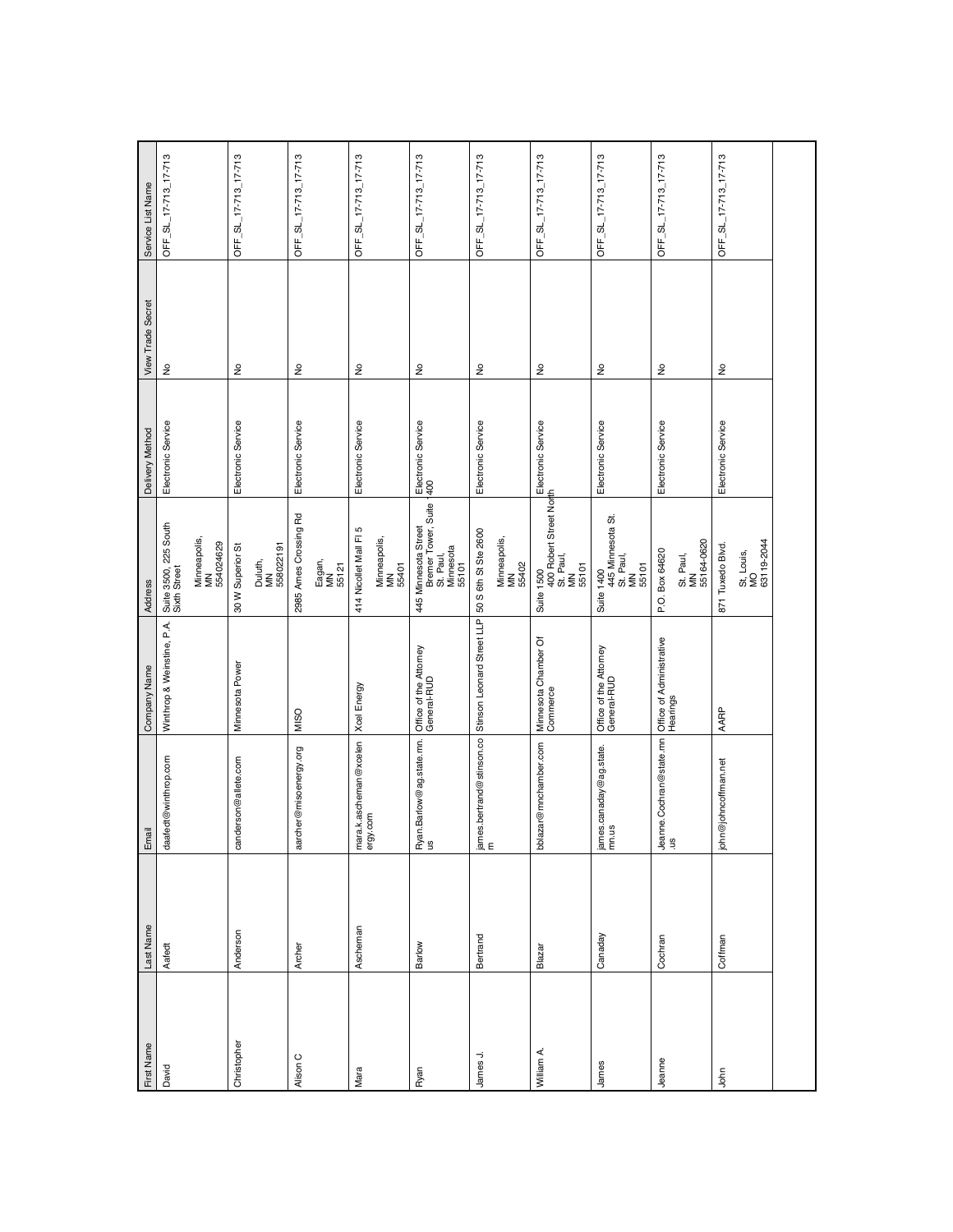| First Name              | Last Name          | Email                                                           | Company Name                          | Address                                                                                                                                                        | Delivery Method    | <b>View Trade Secret</b> | Service List Name    |
|-------------------------|--------------------|-----------------------------------------------------------------|---------------------------------------|----------------------------------------------------------------------------------------------------------------------------------------------------------------|--------------------|--------------------------|----------------------|
| Generic Notice          | Commerce Attorneys | commerce.attorneys@ag.st<br>ate.mn.us                           | Office of the Attorney<br>General-DOC | 445 Minnesota Street Suite<br>1800                                                                                                                             | Electronic Service | $\epsilon$               | OFF_SL_17-713_17-713 |
|                         |                    |                                                                 |                                       | St. Paul,<br>MN<br>55101                                                                                                                                       |                    |                          |                      |
| Corey                   | Conover            | corey.conover@minneapoli   Minneapolis City Attorney<br>smn.gov |                                       | City Hall, Room 210<br>Minneapolis,<br>MN<br>350 S. Fifth Street<br>554022453                                                                                  | Electronic Service | $\frac{\circ}{\sim}$     | OFF_SL_17-713_17-713 |
| Carl                    | Cronin             | Regulatory.records@xcele<br>nergy.com                           | Xcel Energy                           | N<br>414 Nicollet Mall FL<br>Minneapolis,<br>MN<br>554011993                                                                                                   | Electronic Service | ş                        | OFF_SL_17-713_17-713 |
| Joseph                  | Dammel             | joseph.dammel@ag.state.<br>mn.us                                | Office of the Attorney<br>General-RUD | Bremer Tower, Suite 1400<br>445 Minnesota Street<br>St. Paul,<br>MN<br>55101-2131                                                                              | Electronic Service | ş                        | OFF_SL_17-713_17-713 |
| $\overline{\mathbf{a}}$ | Dobson             | residential.utilities@ag.stat<br>e.mn.us                        | Office of the Attorney<br>General-RUD | $\begin{array}{ c } \hline \text{1400 BRM Tower} & \text{--} \\ \hline \text{445 Mimess} \\ \text{St. Paul,} \\ \text{MM} & \\\hline \end{array}$<br>551012130 | Electronic Service | ş                        | OFF_SL_17-713_17-713 |
| John                    | Farrell            | jfarrell@ilsr.org                                               | Institute for Local Self-<br>Reliance | 1313 5th St SE #303<br>Minneapolis,<br>MN<br>55414                                                                                                             | Electronic Service | ş                        | OFF_SL_17-713_17-713 |
| Sharon                  | Ferguson           |                                                                 |                                       | 85 7th Place E Ste 280<br>551012198<br>Saint Paul,<br>MN                                                                                                       | Electronic Service | ş                        | OFF_SL_17-713_17-713 |
| Edward                  | Garvey             | edward.garvey@AESLcons AESL Consulting<br>ulting.com            |                                       | Saint Paul,<br>MN<br>55102-2617<br>32 Lawton St                                                                                                                | Electronic Service | ş                        | OFF_SL_17-713_17-713 |
| Janet                   | Gonzalez           | Janet.gonzalez@state.mn.<br>us                                  | Public Utilities Commission Suite 350 | 121 7th Place East<br>St. Paul,<br>MN<br>55101                                                                                                                 | Electronic Service | ş                        | OFF_SL_17-713_17-713 |
| Kimberly                | Hellwig            | kimberly.hellwig@stoel.co<br>m                                  | Stoel Rives LLP                       | 33 South Sixth Street<br>Suite 4200<br>Minneapolis,<br>MN<br>55402                                                                                             | Electronic Service | $\frac{1}{2}$            | OFF_SL_17-713_17-713 |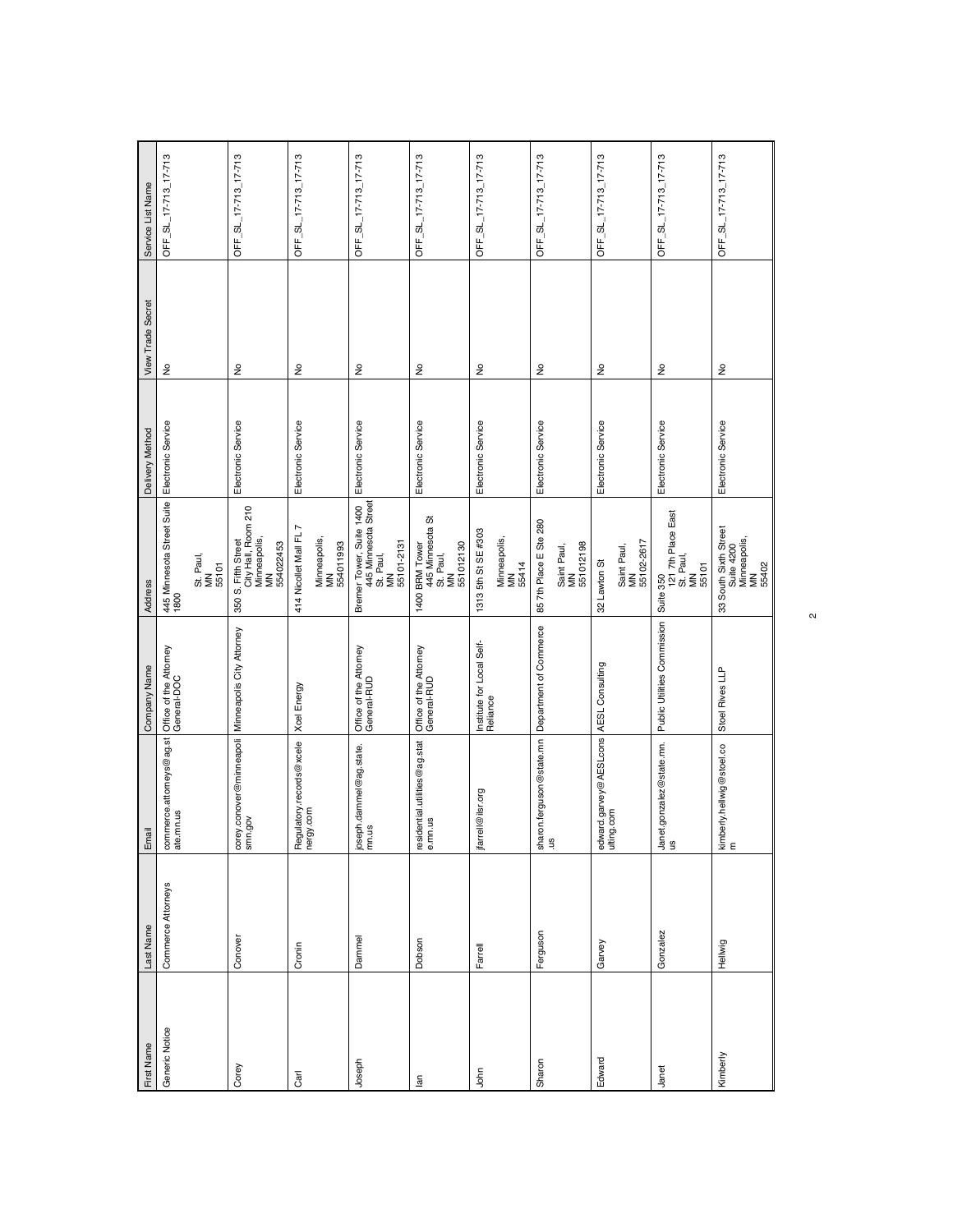| First Name | Last Name        | Email                                             | Company Name                           | Address                                                            | Delivery Method    | <b>View Trade Secret</b>   | Service List Name    |
|------------|------------------|---------------------------------------------------|----------------------------------------|--------------------------------------------------------------------|--------------------|----------------------------|----------------------|
| Michael    | Hope             | il23@mtn.org                                      | Local Union 23, I.B.E.W.               | 932 Payne Avenue                                                   | Electronic Service | $\epsilon$                 | OFF_SL_17-713_17-713 |
|            |                  |                                                   |                                        | St. Paul,<br>MN<br>55130                                           |                    |                            |                      |
| Julia      | Jazynka          | jjazynka@energyfreedomc<br>oalition.com           | Energy Freedom Coalition<br>of America | 101 Constitution Ave NW<br>Ste 525 East                            | Electronic Service | $\epsilon$                 | OFF_SL_17-713_17-713 |
|            |                  |                                                   |                                        | Washington,<br>DC<br>20001                                         |                    |                            |                      |
| Alan       | Jenkins          | jenkinsatlaw.com<br>ි<br>බ                        | Jenkins at Law                         | 2265 Roswell Road<br>Suite 100<br>Marietta,<br>GA<br>30062         | Electronic Service | $\epsilon$                 | OFF_SL_17-713_17-713 |
| Linda      | Jensen           | linda.s.jensen@ag.state.m<br>n.us                 | Office of the Attorney<br>General-DOC  | 1800 BRM Tower 445<br>Minnesota Street                             | Electronic Service | $\frac{1}{2}$              | OFF_SL_17-713_17-713 |
|            |                  |                                                   |                                        | St. Paul,<br>MN<br>551012134                                       |                    |                            |                      |
| Richard    | Johnson          | Rick.Johnson@lawmoss.co Moss & Barnett            |                                        | 150 S. 5th Street<br>Suite 1200<br>Minneapolis,<br>MN<br>55402     | Electronic Service | $\frac{1}{2}$              | OFF_SL_17-713_17-713 |
| Sarah      | Johnson Phillips | sarah.phillips@stoel.com                          | Stoel Rives LLP                        | 33 South Sixth Street<br>Suite 4200<br>Minneapolis,<br>MN<br>55402 | Electronic Service | $\frac{1}{2}$              | OFF_SL_17-713_17-713 |
| Mark J.    | Kaufman          | mkaufman@ibewlocal949.o BEW Local Union 949<br>rg |                                        | 12908 Nicollet Avenue<br>South<br>Burnsville,<br>MN<br>55337       | Electronic Service | $\stackrel{\circ}{\simeq}$ | OFF_SL_17-713_17-713 |
| Thomas     | Koehler          | TGK@IBEW160.org                                   | Local Union #160, IBEW                 | St Anthony Village,<br>MN<br>55418-3238<br>2909 Anthony Ln         | Electronic Service | $\geq$                     | OFF_SL_17-713_17-713 |
| Michael    | Krikava          | mkrikava@briggs.com                               | Briggs And Morgan, P.A.                | 2200 IDS Center<br>80 S 8th St<br>Minneapolis,<br>MN<br>55402      | Electronic Service | ş                          | OFF_SL_17-713_17-713 |
|            |                  |                                                   |                                        |                                                                    |                    |                            |                      |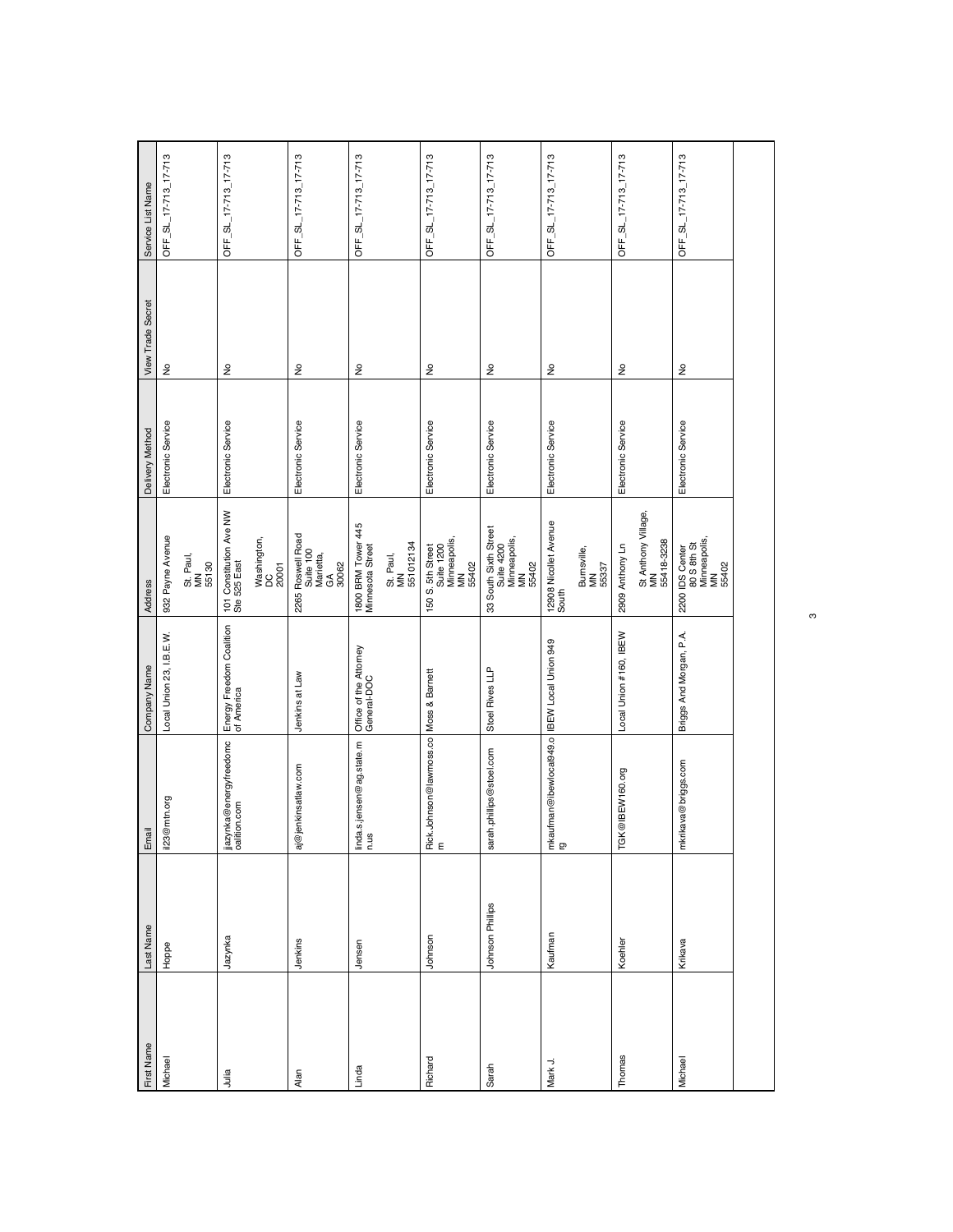| First Name | Last Name | Email                                                                      | Company Name                                                        | <b>Address</b>                                                                      | Delivery Method    | <b>View Trade Secret</b>   | Service List Name    |
|------------|-----------|----------------------------------------------------------------------------|---------------------------------------------------------------------|-------------------------------------------------------------------------------------|--------------------|----------------------------|----------------------|
| Peder      | Larson    | plarson@larkinhoffman.co<br>m                                              | Larkin Hoffman Daly &<br>Lindgren, Ltd.                             | 8300 Norman Center Drive<br>Suite 1000<br>Bloomington,<br>MN<br>55437               | Electronic Service | $\epsilon$                 | OFF_SL_17-713_17-713 |
| Douglas    | Larson    | dlarson@dakotaelectric.co<br>m                                             | Dakota Electric Association                                         | Farmington,<br>MN<br>55024<br>4300 220th St W                                       | Electronic Service | $\frac{1}{2}$              | OFF_SL_17-713_17-713 |
| Paula      | Maccabee  | Pmaccabee@justchangela<br>w.com                                            | Just Change Law Offices                                             | Saint Paul,<br>MN<br>55104<br>1961 Selby Ave                                        | Electronic Service | $\frac{\circ}{\mathsf{Z}}$ | OFF_SL_17-713_17-713 |
| Peter      | Madsen    | peter.madsen@ag.state.m<br>n.us                                            | Office of the Attorney<br>General-DOC                               | Bremer Tower, Suite 1800<br>445 Minnesota Street<br>St. Paul,<br>Minnesota<br>55101 | Electronic Service | $\frac{\circ}{\sim}$       | OFF_SL_17-713_17-713 |
| Kavita     | Maini     | kmaini@wi.rr.com                                                           | KM Energy Consulting LLC                                            | 961 N Lost Woods Rd<br>Oconomowoc,<br>WI<br>53066                                   | Electronic Service | $\frac{1}{2}$              | OFF_SL_17-713_17-713 |
| Pam        | Marshall  | pam@energycents.org                                                        | Energy CENTS Coalition                                              | St. Paul,<br>MN<br>55106<br>823 7th St E                                            | Electronic Service | ş                          | OFF_SL_17-713_17-713 |
| Joseph     | Meyer     |                                                                            |                                                                     | Bremer Tower, Suite 1400<br>445 Minnesota Street<br>55101-2131<br>St Paul,<br>MN    | Electronic Service | $\epsilon$                 | OFF_SL_17-713_17-713 |
| David      | Moeller   | dmoeller@allete.com                                                        | Minnesota Power                                                     | 558022093<br>30 W Superior St<br>Duluth,<br>MN                                      | Electronic Service | Ş                          | OFF_SL_17-713_17-713 |
| Andrew     | Moratzka  | $\begin{bmatrix} \text{andrew.moratzka@stoel.co} \ \text{m} \end{bmatrix}$ | Stoel Rives LLP                                                     | 33 South Sixth St Ste 4200<br>Minneapolis,<br>MN<br>55402                           | Electronic Service | ş                          | OFF_SL_17-713_17-713 |
| David      | Niles     | david.niles@avantenergy.c<br>Iom                                           | <br> Minnesota Municipal Power   220 South Sixth Street<br>  Agency | Suite 1300<br>Minneapolis,<br>Minnesota<br>55402                                    | Electronic Service | $\frac{1}{2}$              | OFF_SL_17-713_17-713 |
|            |           |                                                                            |                                                                     |                                                                                     |                    |                            |                      |

4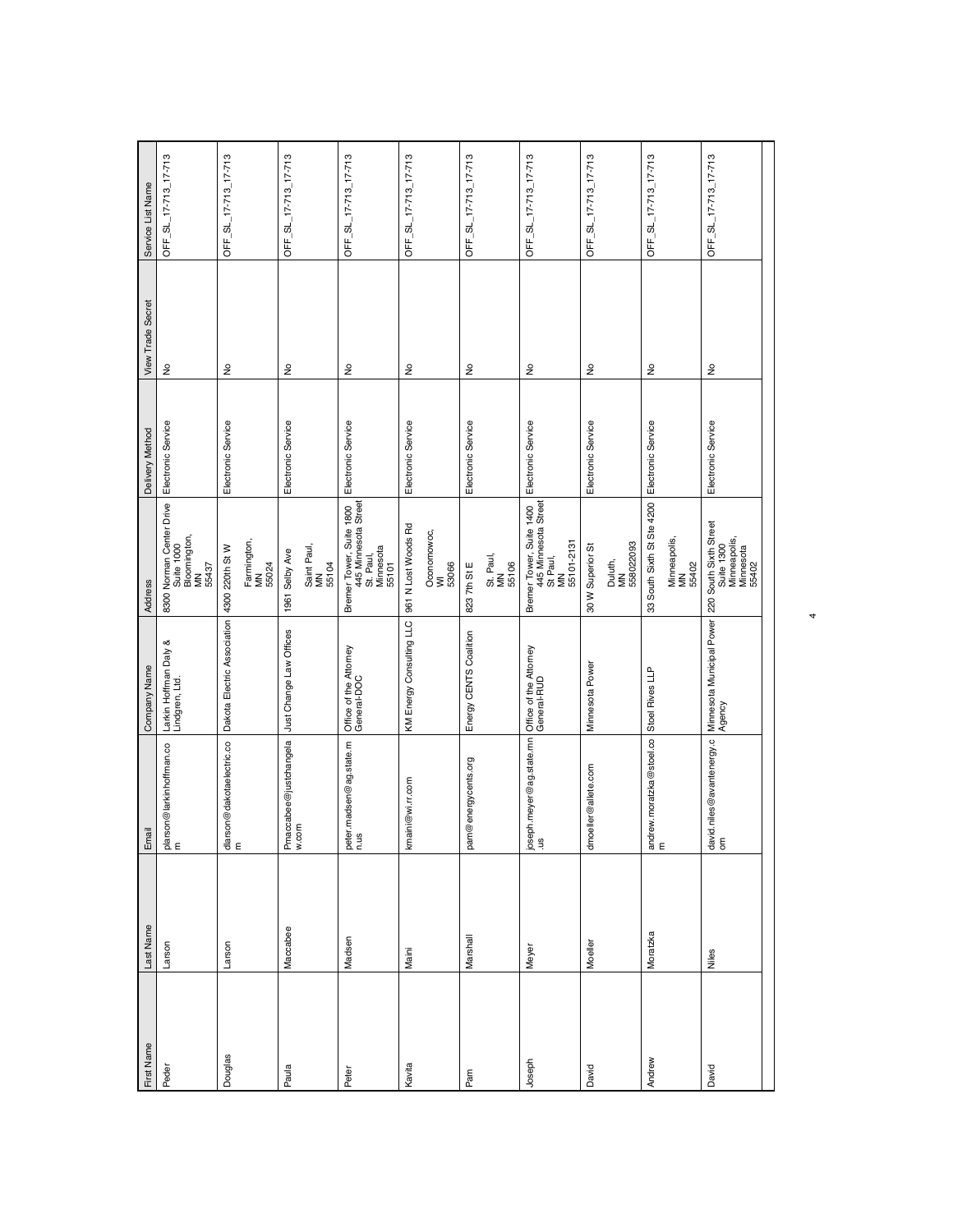| First Name | Last Name | Email                                                     | Company Name                            | Address                                                                  | Delivery Method    | <b>View Trade Secret</b>   | Service List Name    |
|------------|-----------|-----------------------------------------------------------|-----------------------------------------|--------------------------------------------------------------------------|--------------------|----------------------------|----------------------|
| Carol A.   | Overland  | overland@legalectric.org                                  | Legalectric - Overland Law<br>Office    | 1110 West Avenue                                                         | Electronic Service | $\epsilon$                 | OFF_SL_17-713_17-713 |
|            |           |                                                           |                                         | Red Wing,<br>MN<br>55066                                                 |                    |                            |                      |
| Jeff       | Oxley     | jeff.oxley@state.mn.us                                    | Office of Administrative<br>Hearings    | 600 North Robert Street                                                  | Electronic Service | $\frac{\circ}{\mathsf{Z}}$ | OFF_SL_17-713_17-713 |
|            |           |                                                           |                                         | St. Paul,<br>MN<br>55101                                                 |                    |                            |                      |
| Kevin      | Reuther   | kreuther@mncenter.org                                     | MN Center for<br>Environmental Advocacy | 26 E Exchange St, Ste 206 Electronic Service                             |                    | $\stackrel{\circ}{\simeq}$ | OFF_SL_17-713_17-713 |
|            |           |                                                           |                                         | St. Paul,<br>MN<br>551011667                                             |                    |                            |                      |
| Richard    | Savelkoul | Irsavelkoul@martinsquires.c Martin & Squires, P.A.<br>Iom |                                         | 332 Minnesota Street Ste<br>W2750                                        | Electronic Service | ş                          | OFF_SL_17-713_17-713 |
|            |           |                                                           |                                         | St. Paul,<br>MN<br>55101                                                 |                    |                            |                      |
| Inga       | Schuchard | ischuchard@larkinhoffman. Larkin Hoffman<br>com           |                                         | 8300 Norman Center Drive<br>  Suite 1000<br>  Minneapolis,<br>  S5437    | Electronic Service | ş                          | OFF_SL_17-713_17-713 |
| Zeviel     | Simpser   | zsimpser@briggs.com                                       | Briggs and Morgan PA                    | 2200 IDS Center80 South<br>Eighth Street                                 | Electronic Service | $\frac{1}{2}$              | OFF_SL_17-713_17-713 |
|            |           |                                                           |                                         | Minneapolis,<br>MN<br>554022157                                          |                    |                            |                      |
| Ken        | Smith     | ken.smith@districtenergy.c<br>om                          | District Energy St. Paul Inc.           | 76 W Kellogg Blvd                                                        | Electronic Service | $\stackrel{\circ}{\simeq}$ | OFF_SL_17-713_17-713 |
|            |           |                                                           |                                         | St. Paul,<br>MN<br>55102                                                 |                    |                            |                      |
| Byron E.   | Starns    | byron.starns@stinson.com                                  | Stinson Leonard Street LLP              | 50 S 6th St Ste 2600                                                     | Electronic Service | $\frac{\circ}{\sim}$       | OFF_SL_17-713_17-713 |
|            |           |                                                           |                                         | Minneapolis,<br>MN<br>55402                                              |                    |                            |                      |
| James M.   | Strommen  | jstrommen@kennedy-<br>graven.com                          | Kennedy & Graven,<br>Chartered          | $470$ U.S. Bank Plaza<br>200 South Sixth Street<br>Minneapolis,<br>55402 | Electronic Service | $\stackrel{\circ}{\simeq}$ | OFF_SL_17-713_17-713 |
|            |           |                                                           |                                         |                                                                          |                    |                            |                      |